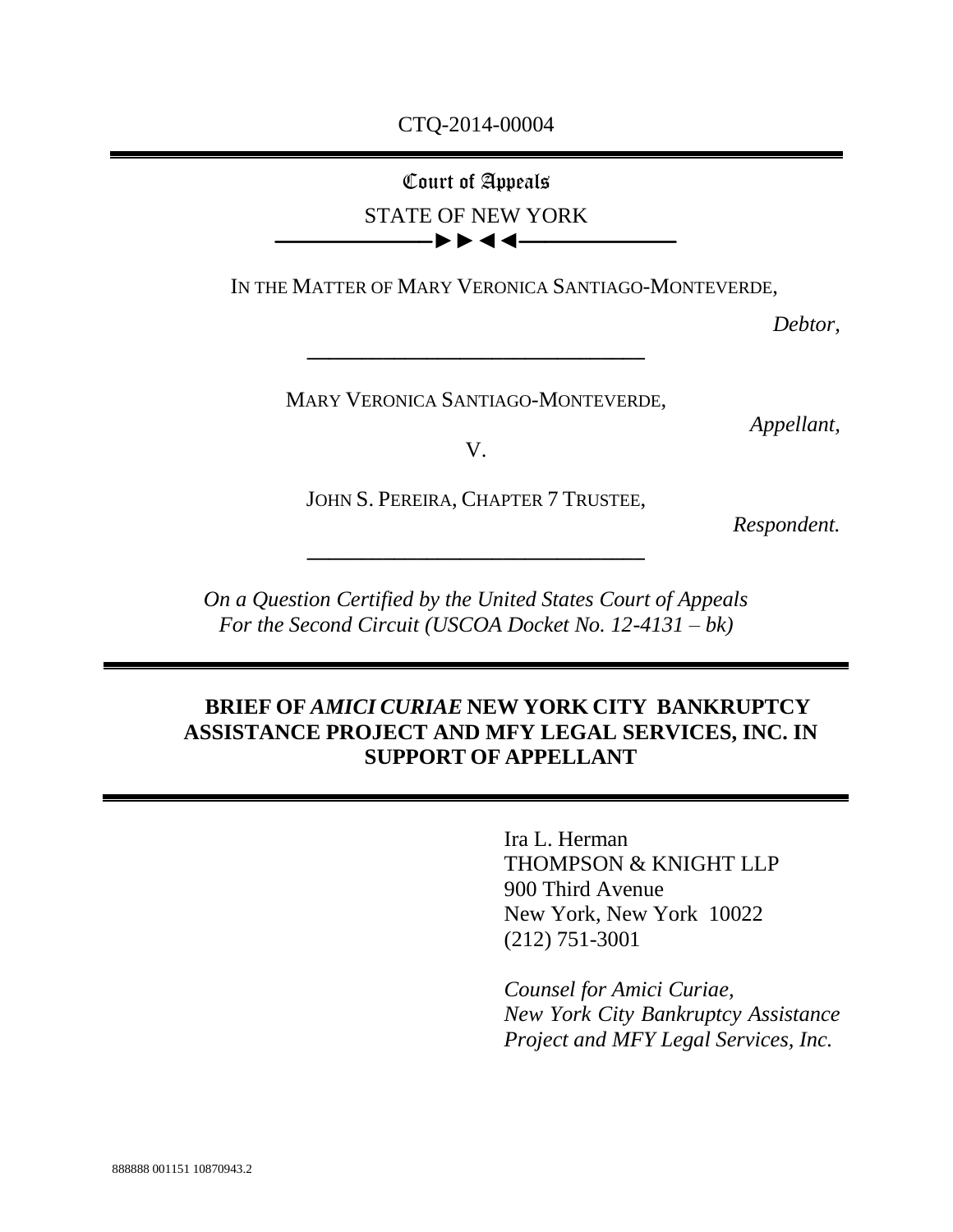# **TABLE OF CONTENTS**

# Page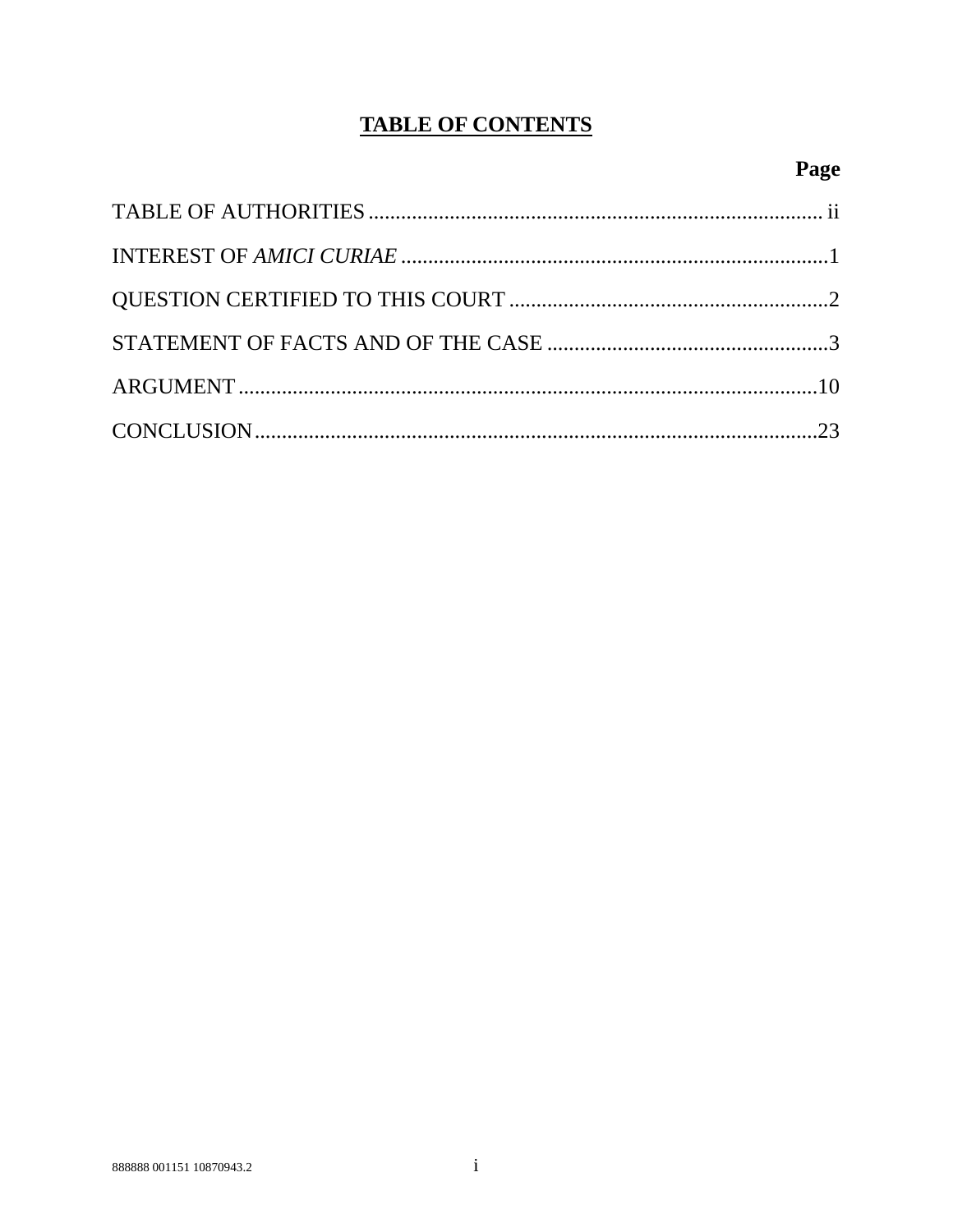# **TABLE OF AUTHORITIES**

## **CASES**

<span id="page-2-0"></span>

| Abkco Indus., Inc. v. Apple Films, Inc., |
|------------------------------------------|
| Aguaiza v. Vantage Props., LLC,          |
| Baginski v. Lysiak,                      |
| BFP v. Resolution Trust Corp.,           |
| Butner v. United States,                 |
| Caine v. Carreker,                       |
| Cudar v. Cudar,                          |
| Drucker v. Mauro,                        |
| Evans v. Schneider,                      |
| Grasso v. Matarazzo,                     |
| Grogan v. Garner,                        |
| In re Brand,                             |
| In re Bygaph, Inc.,                      |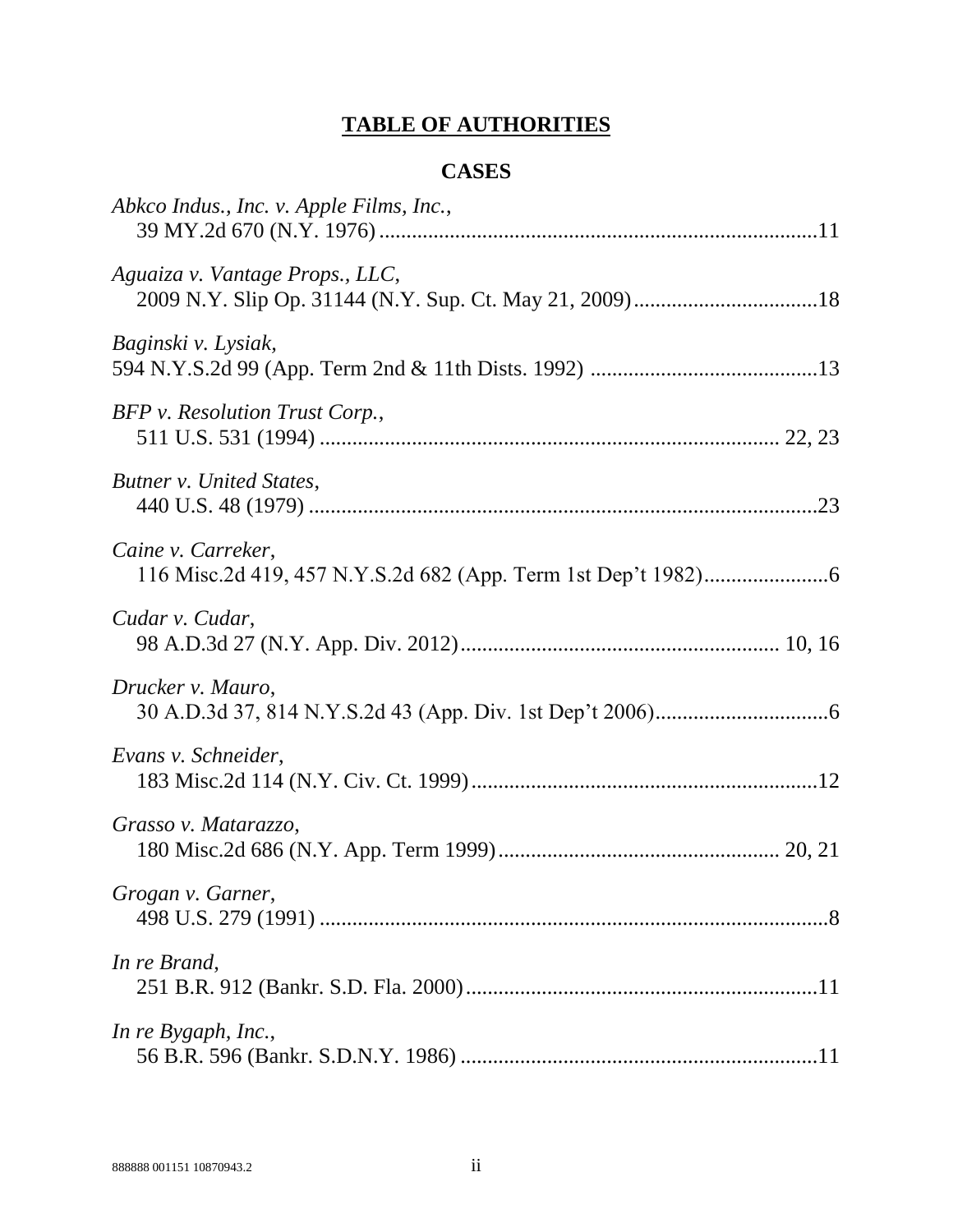| In re Hilsen,                                                                                              |
|------------------------------------------------------------------------------------------------------------|
| In re McCourt,                                                                                             |
| In re Merrill Lynch & Co., Inc. Research Reports Sec. Litig.,                                              |
| In re Muniz,                                                                                               |
| In re Prime Motor Inns, Inc.,                                                                              |
| In re Santiago-Monteverde,                                                                                 |
| In re Smith,                                                                                               |
| Integrated Solutions, Inc. v. Serv. Support Specialties, Inc.,                                             |
| Kashi v. Gratsos,                                                                                          |
| Marrama v. Citizens Bank of Mass.,                                                                         |
| Midlantic Nat'l Bank v. New Jersey Dep't of Envtl. Prot.,                                                  |
| NLRB v. Bildisco & Bildisco,                                                                               |
| Paniccioli v. Div. of Hous. & Cmty. Renewal,                                                               |
| Prometheus Realty v. City of New York,<br>2009 WL 2440294 (N.Y. Sup. Ct. 2009), aff'd, 80 A.D.3d 206 (App. |
|                                                                                                            |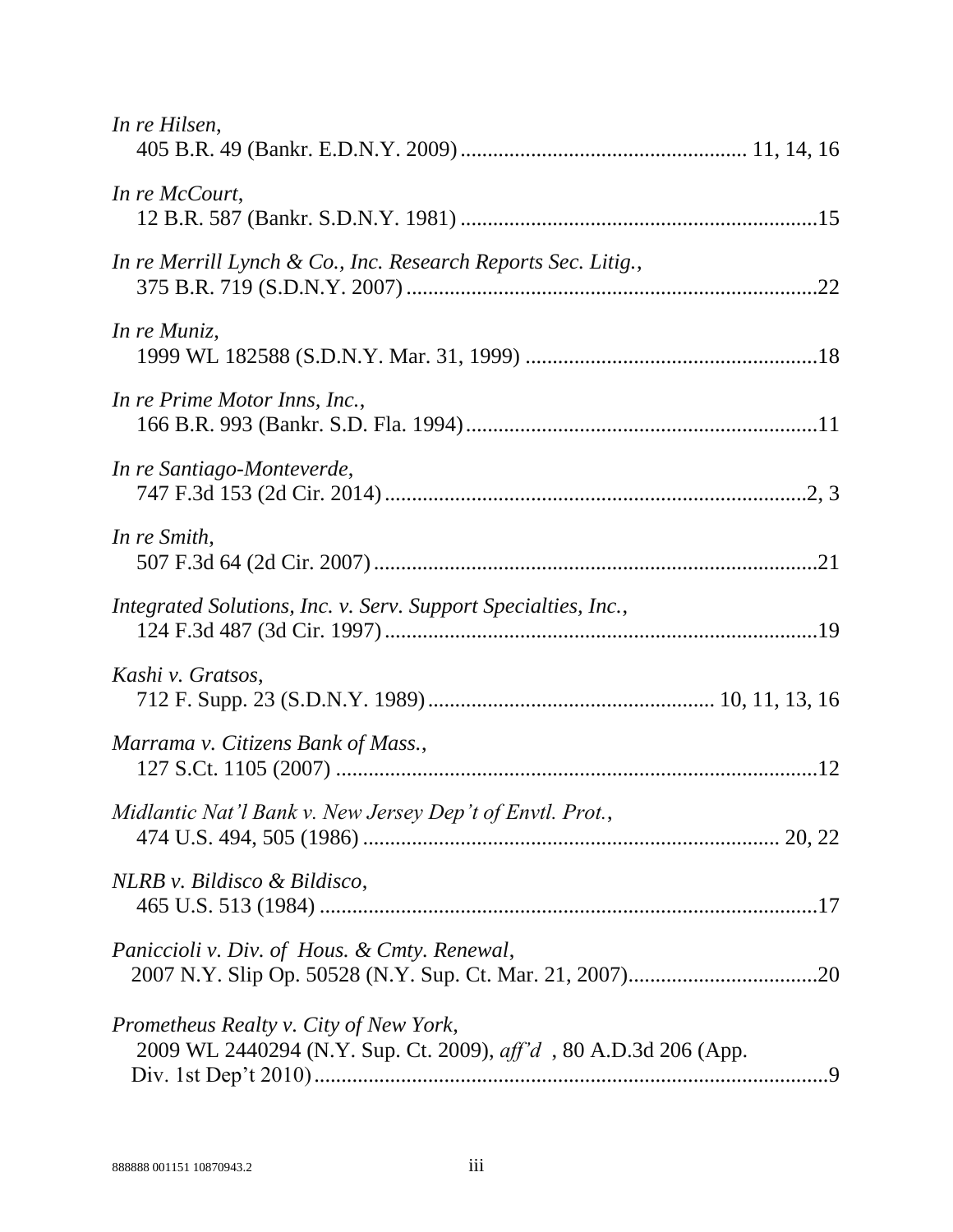| Reid v. DDEH 103 East 102 LLC,     |  |
|------------------------------------|--|
| Resolution Trust Corp. v. Diamond, |  |
| Rousey v. Jacoway,                 |  |
| South Pierre Assocs. v. Mankowitz, |  |

## STATUTORY AUTHORITIES

| N.Y.C. CHARTER AND ADMINISTRATIVE CODE |  |
|----------------------------------------|--|
|                                        |  |
|                                        |  |
| <b>RULES AND REGULATIONS</b>           |  |
|                                        |  |
|                                        |  |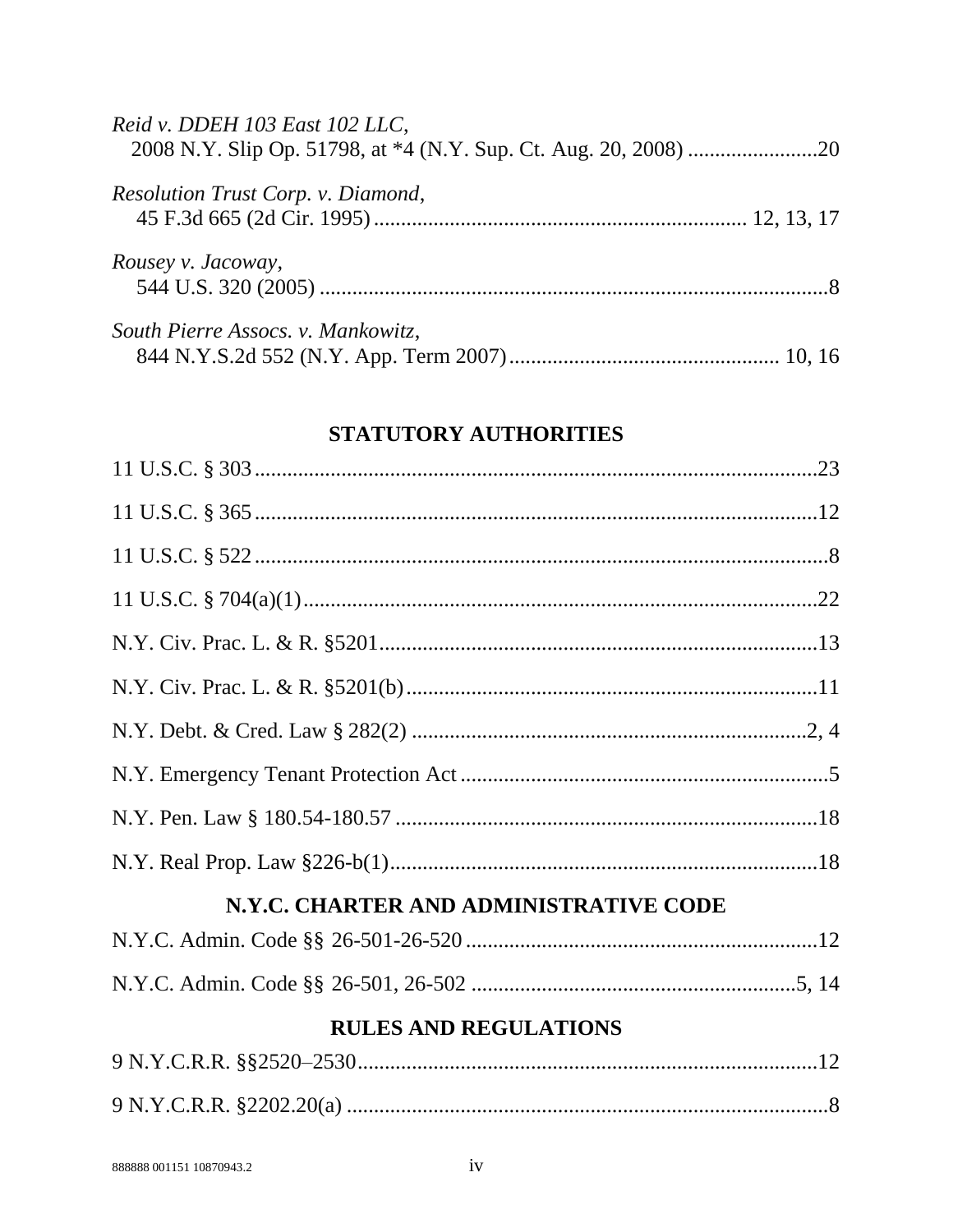# **ADDITIONAL AUTHORITIES**

| Furman Center for Real Estate & Urban Policy, Fact Brief: Rent         |  |
|------------------------------------------------------------------------|--|
| Ira Herman, Bankruptcy in Negotiating and Drafting Office Leases (John |  |
| New York City Department of Housing Preservation and Development,      |  |
| New York City Rent Guidelines Board, 2012 Income and Affordability     |  |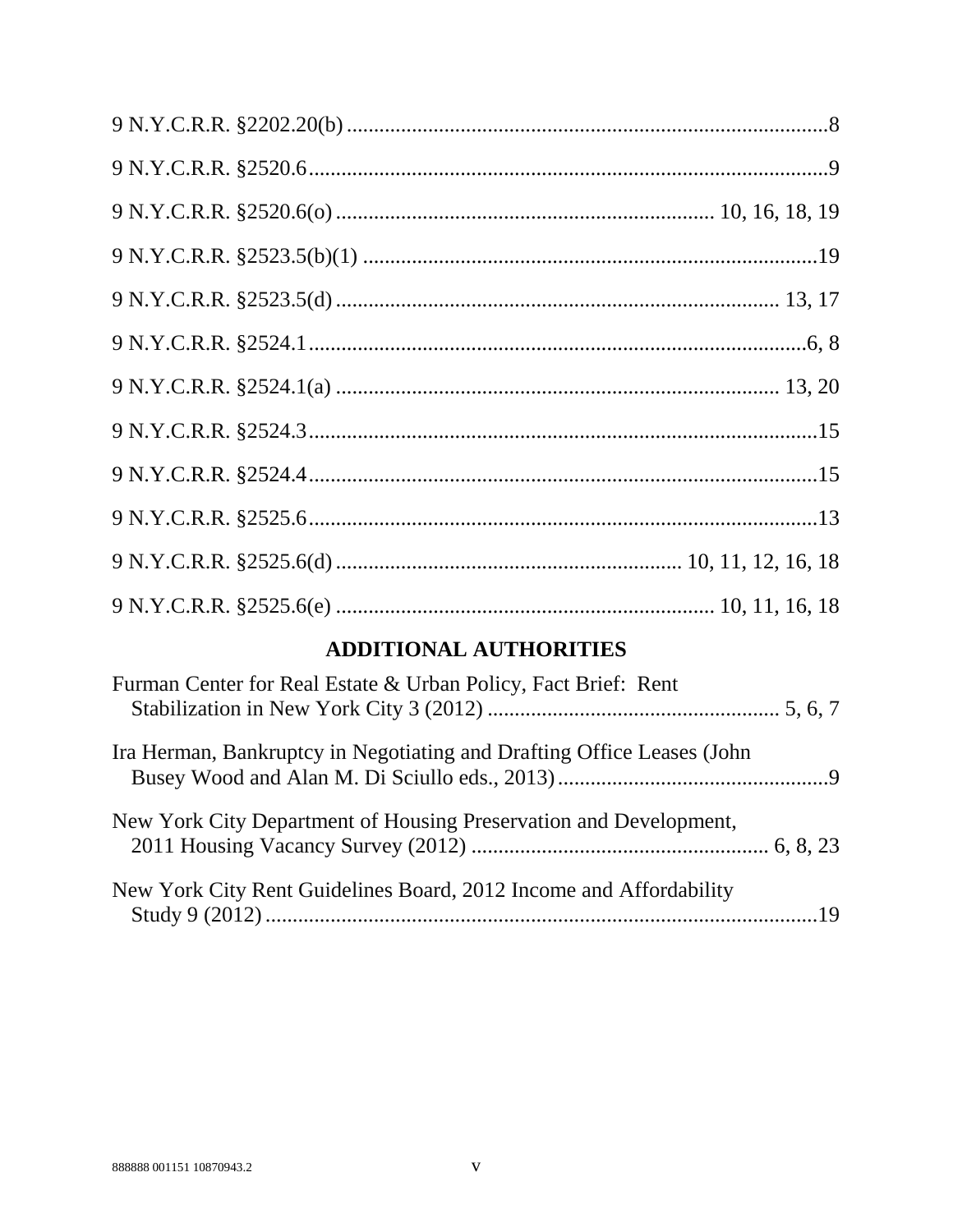#### **INTEREST OF** *AMICI CURIAE*

<span id="page-6-0"></span>The New York City Bankruptcy Assistance Project at Legal Services NYC (the "NYC BAP") and MFY Legal Services, Inc. ("MFY") appear as *amici curiae*  in support of the Appellant in this case. Allowing the lawful occupant(s) of an apartment unit with occupancy and succession rights to be deprived of those rights by a bankruptcy trustee acting in concert with a landlord seeking to force the surrender of such rights would eviscerate rights and protections available to such lawful occupants under the New York rent stabilization regime.<sup>1</sup>

The NYC BAP provides free bankruptcy assistance to low-income residents of New York City, holding weekly workshops and helping debtors prepare and file Chapter 7 petitions. MFY established the Low-Income Bankruptcy Project (LIBP) in September 2012 to serve New York City residents who are in need of bankruptcy protection, but who are unable to afford an attorney, and provides full representation and *pro se* assistance to debtors in Chapter 7 cases. If Chapter 7 trustees are permitted to force rent-stabilized tenants to surrender their apartments, the low-income clients of the NYC BAP and MFY will face increased difficulty in achieving financial stability and their fresh starts will be hindered.

<sup>&</sup>lt;sup>1</sup> Respondent, Mr. Pereira, has been administering Chapter 7 consumer cases as a panel trustee for over thirty years. *Amici* do not question that his actions appear to be motivated by his duty to marshal assets for the estate.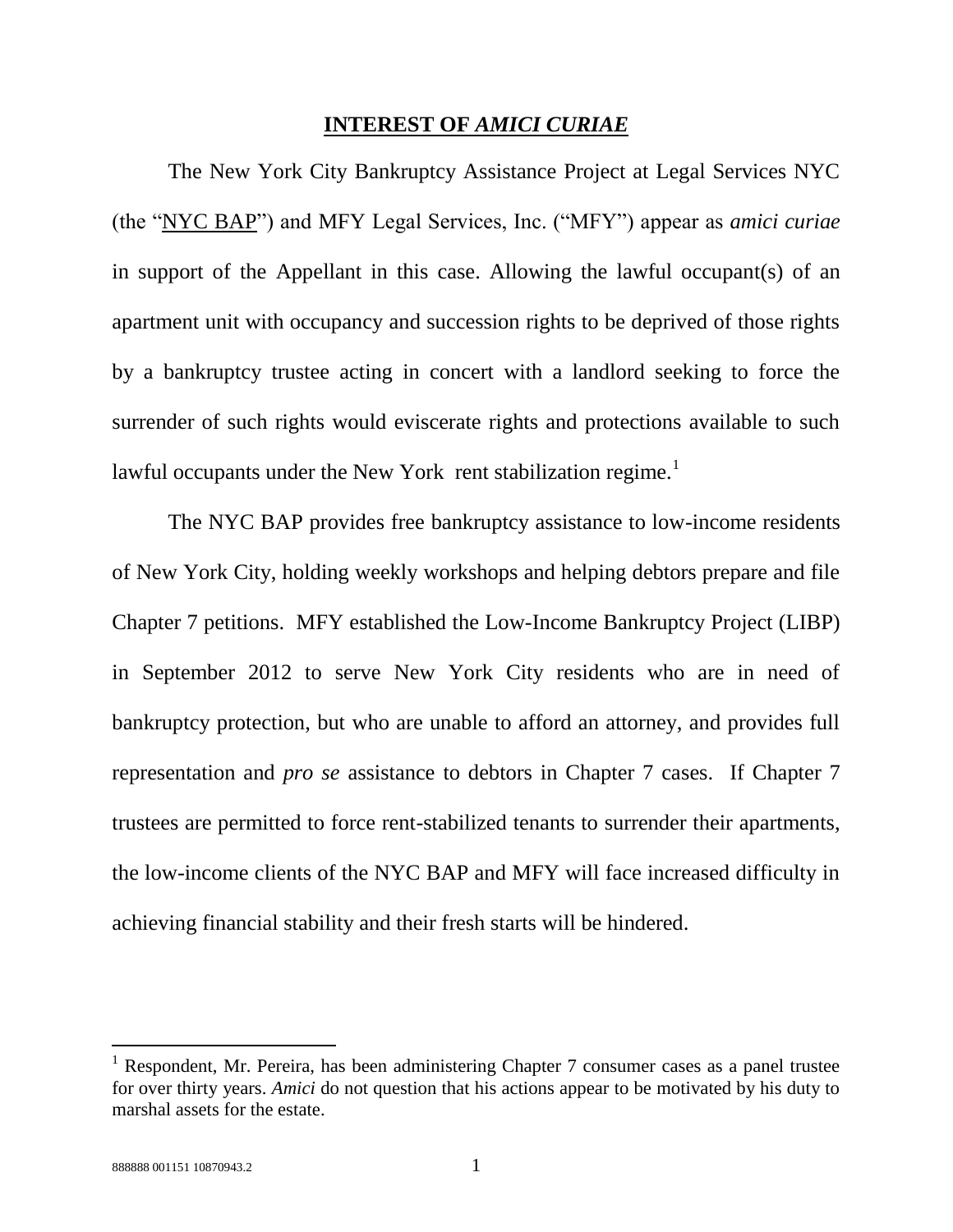The NYC BAP's and MFY's interests are straightforward. The outcome of this case will affect all individual debtors and potential debtors under the Bankruptcy Code who also benefit from New York City's decades-old rent stabilization regime. This case is therefore critical to the people *Amici* serve: lowincome New Yorkers who may have to rely on the Bankruptcy Code's protections to avoid dependency on public assistance and/or homelessness. A decision by the Court authorizing the assignment of a lawful occupant's rent-stabilization rights could have disastrous effects on low-income individuals and their ability to file for bankruptcy relief. Therefore, *Amici* urge the Court to find that those rights cannot be monetized by a bankruptcy trustee, or a creditor, acting in concert with a landlord seeking to force the surrender of such rights.

#### **QUESTION CERTIFIED TO THIS COURT**

<span id="page-7-0"></span>Whether a debtor-tenant possesses an interest in the value of the right to occupy her rent-stabilized apartment unit that may be exempt from her bankruptcy estate pursuant to New York State Debtor and Creditor Law Section 282(2) as a "local public assistance benefit."<sup>2</sup>

Consistent with the directive from the United States Court of Appeals for the Second Circuit that this Court may also "reformulate or expand the certified

 2 *In re Santiago-Monteverde*, 747 F.3d 153 (2d Cir. 2014).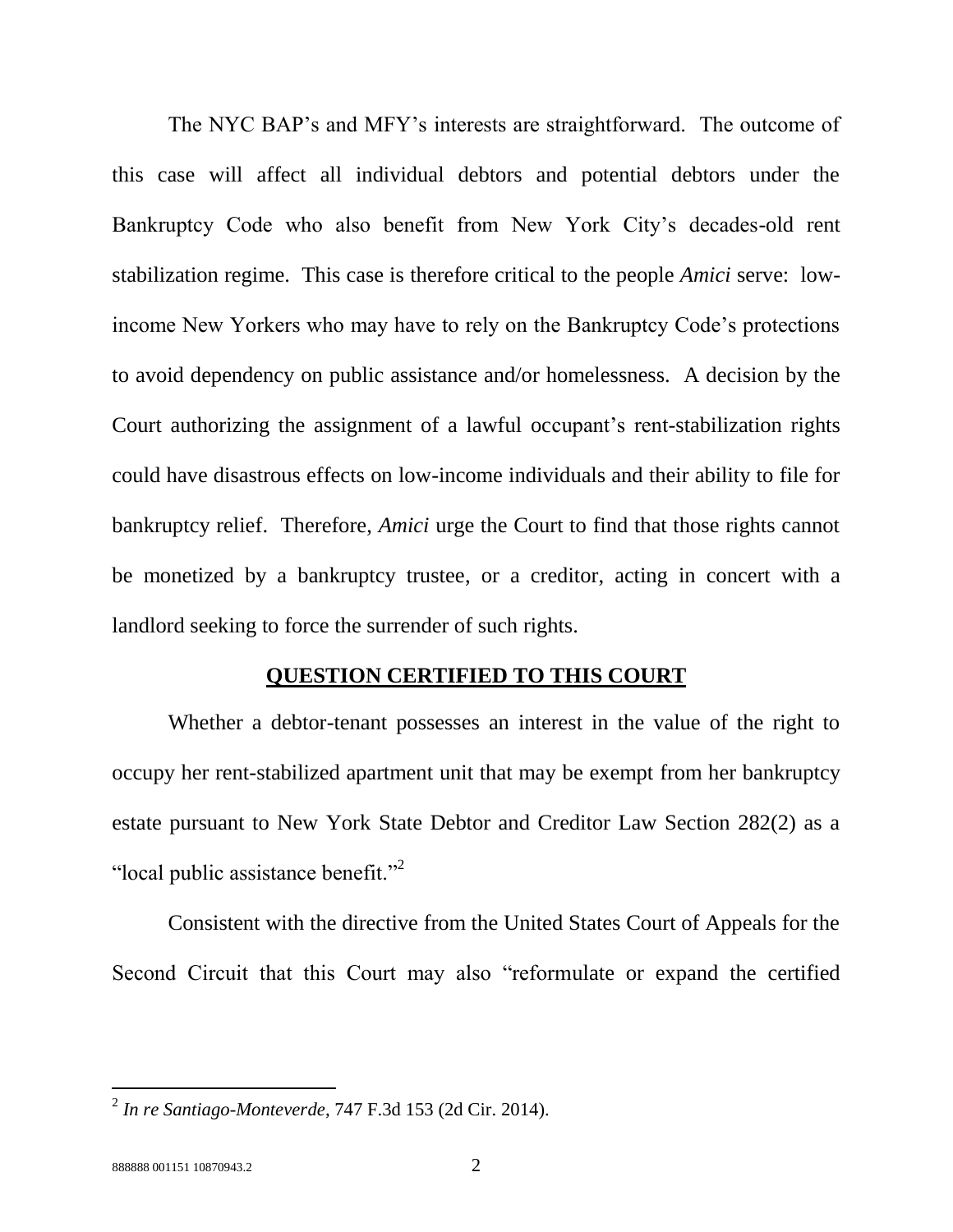question as it deems appropriate,"<sup>3</sup> Amici offer alternative state law grounds for this Court to find that a Chapter 7 Trustee may not assume and assign a debtortenant's rent-stabilized lease for the benefit of creditors. In accepting the Second Circuit's invitation to "reformulate and expand the certified question," *Amici* urge this Court to answer the following question in the negative: When the New York rent stabilization regime provides the lawful occupant(s) of an apartment unit with occupancy, renewal and succession rights, can those rights be monetized by a bankruptcy trustee, or a creditor, acting in concert with a landlord seeking to force the surrender of such rights?

### **STATEMENT OF FACTS AND OF THE CASE**

<span id="page-8-0"></span>Appellant Mary Santiago-Monteverde ("Ms. Santiago") has lived in her apartment in the East Village section of lower Manhattan for over forty years. During that time, she has dutifully paid her rent and otherwise complied with the provisions of the rent stabilization laws. When her husband died in June 2011, Ms. Santiago was unable to pay her debts and filed for Chapter 7 bankruptcy. Instead of receiving a fresh start, Ms. Santiago has been the victim of an agreement

 3 *Id.* at 159.

<sup>888888 001151 10870943.2 3</sup>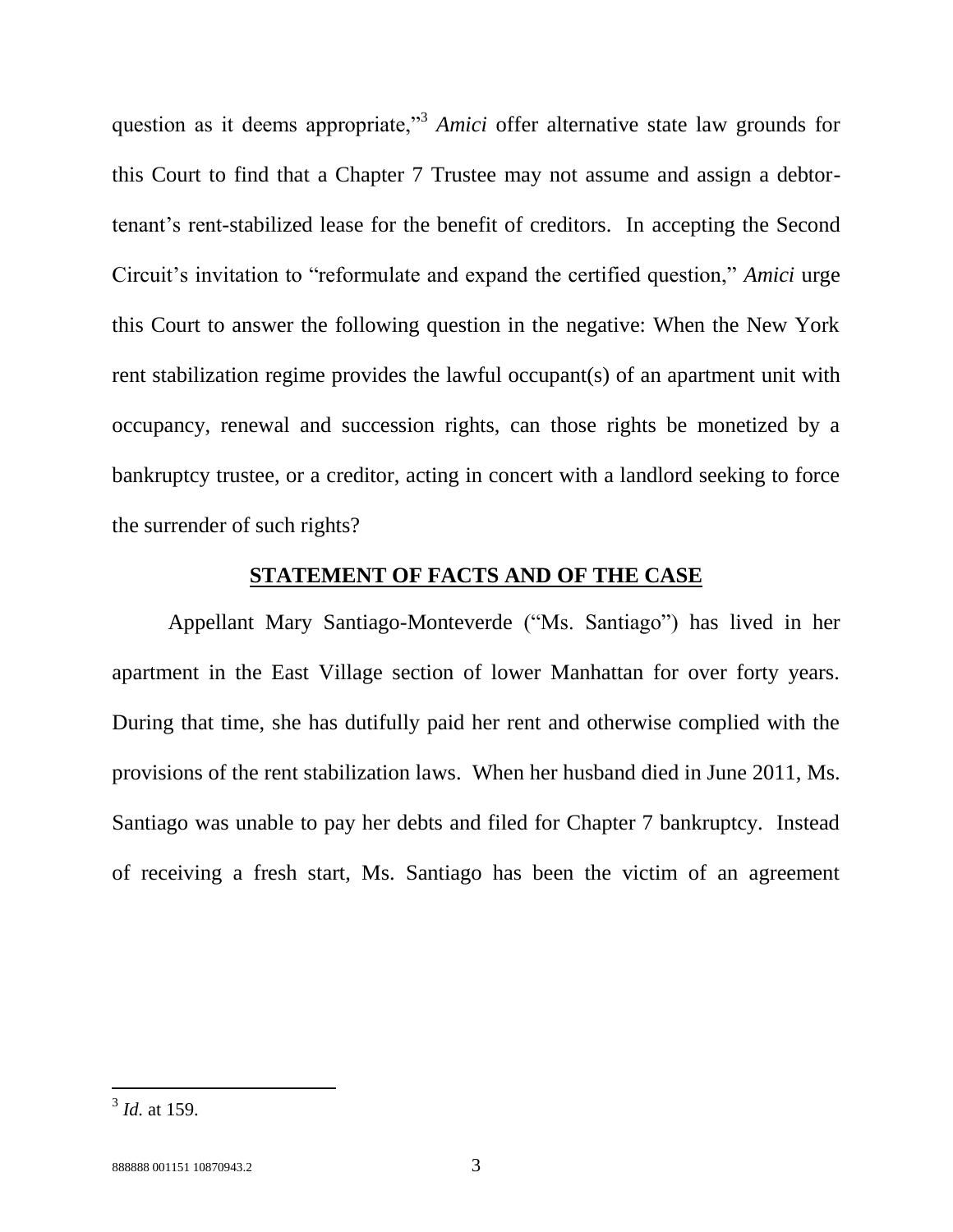between a bankruptcy trustee and her landlord to cause the involuntary surrender of her apartment.<sup>4</sup>

Ms. Santiago objected to this transaction, asserting before the U.S. Bankruptcy Court for the Southern District of New York (the "Bankruptcy Court") that the value of her rent-stabilization benefits are exempt from her bankruptcy estate under Section 282(2) of New York's Debtor & Creditor  $Law<sup>5</sup>$ . The Bankruptcy Court ruled that the exemption was not available to her, and the U.S. District Court for the Southern District of New York (the "District Court") affirmed.<sup>6</sup> After the Second Circuit received briefing and heard oral argument on the issue, it certified the question to this Court. This Court accepted the certification in its Order issued on May 13, 2014.

Any forced surrender of a rent-stabilized apartment is void under the New York rent stabilization regime. The lower courts erred in implicitly allowing Respondent to assist the landlord's *ultra vires* attempt to strip Ms. Santiago of the protections afforded her by the rent stabilization laws. Ms. Santiago's rights under the rent-stabilization regime cannot be sold; they are personal rights. Moreover, even if the rent-stabilization rights constitute property rights, such rights are

<sup>&</sup>lt;sup>4</sup> Appendix ("App.") 75-76. Upon litigation, the Landlord proposed a settlement of the tenancy issue that Ms. Santiago rejected. The substance of that settlement offer—and Ms. Santiago's reasons for rejecting it—are irrelevant to the question at issue here.

 $<sup>5</sup>$  App. 73.</sup>

 $<sup>6</sup>$  App. 93-100; App. 154-57</sup>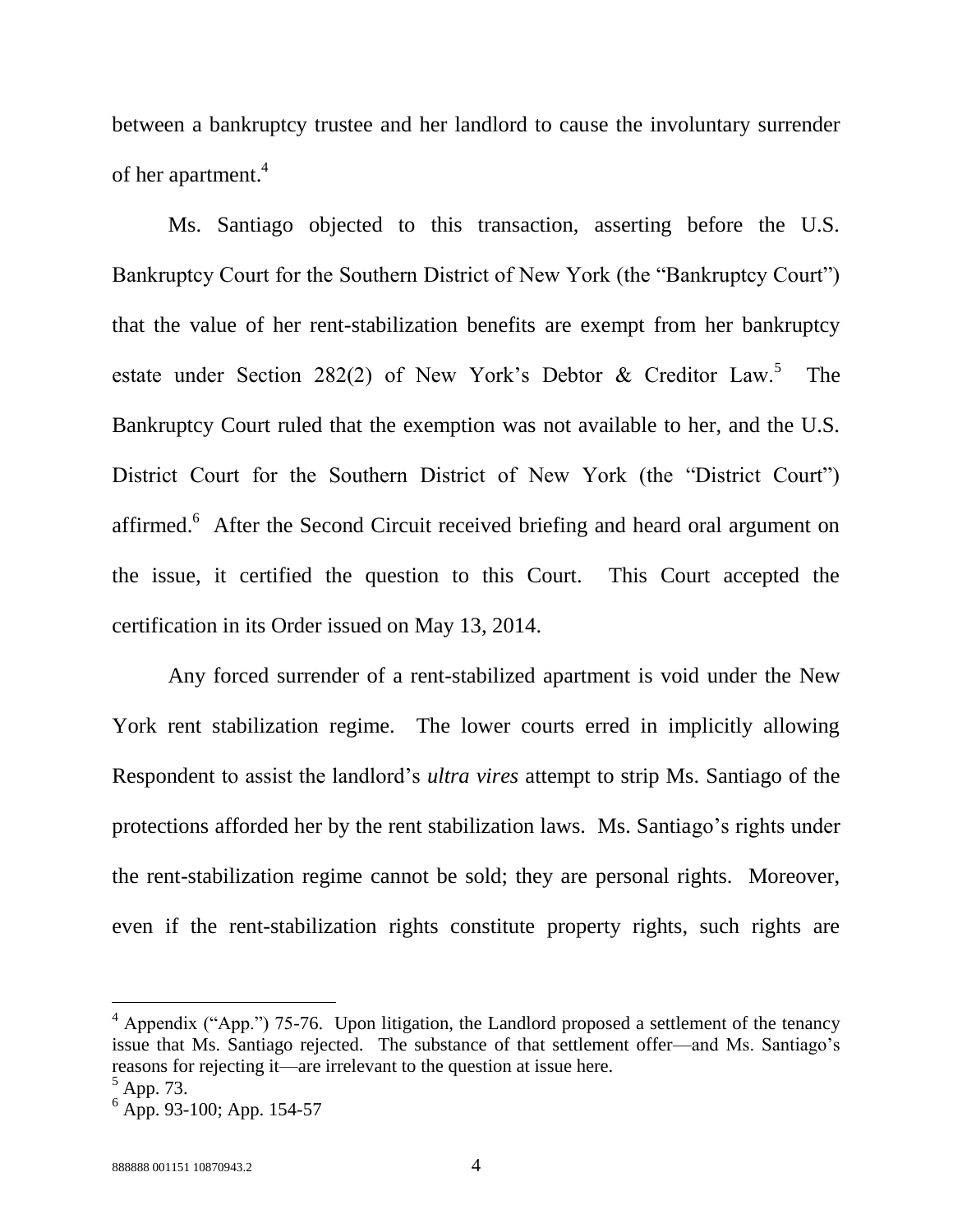exempt from process, and Respondent lacks the legal capacity and authority to administer and monetize such rights for the benefit of creditors.

### **RENT-STABILIZATION AND BANKRUPTCY: AN OVERVIEW**

New York City has long been one of the most expensive residential real estate markets in the country, with high demand and low vacancy pushing rents into the stratosphere. In numerous laws and regulations enacted since the 1970s, the State Legislature and the City Council have found that "a serious public emergency continues to exist in the housing of a considerable number of persons within the state [or city] of New York."<sup>7</sup> New York City's rent stabilization laws and regulations form a comprehensive system designed to preserve affordable housing for the City's low-income, working poor, and middle class residents.<sup>8</sup> Recognizing that, unlike virtually every other area of the country, New York is a city of lifelong renters, the State Legislature and the City Council have enacted a comprehensive regime of regulations designed to protect "over two million New Yorkers who call their apartments 'home.'"<sup>9</sup> These laws provide protection from eviction except for cause and the perpetual right to a renewal lease for rent

<sup>&</sup>lt;sup>7</sup> See, e.g., N.Y.C. Admin. Code §§ 26-501, 26-502; <u>N.Y. EMERGENCY TENANT PROTECTION ACT</u>  $\S$  2 (1974) (renewed 2011).<br>  $\S$  See FURMAN CENTER FOR

*See* FURMAN CENTER FOR REAL ESTATE & URBAN POLICY, FACT BRIEF: RENT STABILIZATION IN NEW YORK CITY 3 (2012), hereinafter FURMAN CENTER REPORT, *available at* http://furmancenter.org/files/publications/HVS\_Rent\_Stabilization\_fact\_sheet\_FINAL.pdf (stating that "stabilized units are home to lower income households than market-rate units").

 $\dot{9}$ Statement of Sen. Skelos, Sen. Bill 5856, bill jacket at 20, *et seq* (reporting that 62% of rentstabilized households make \$50,000 a year or less).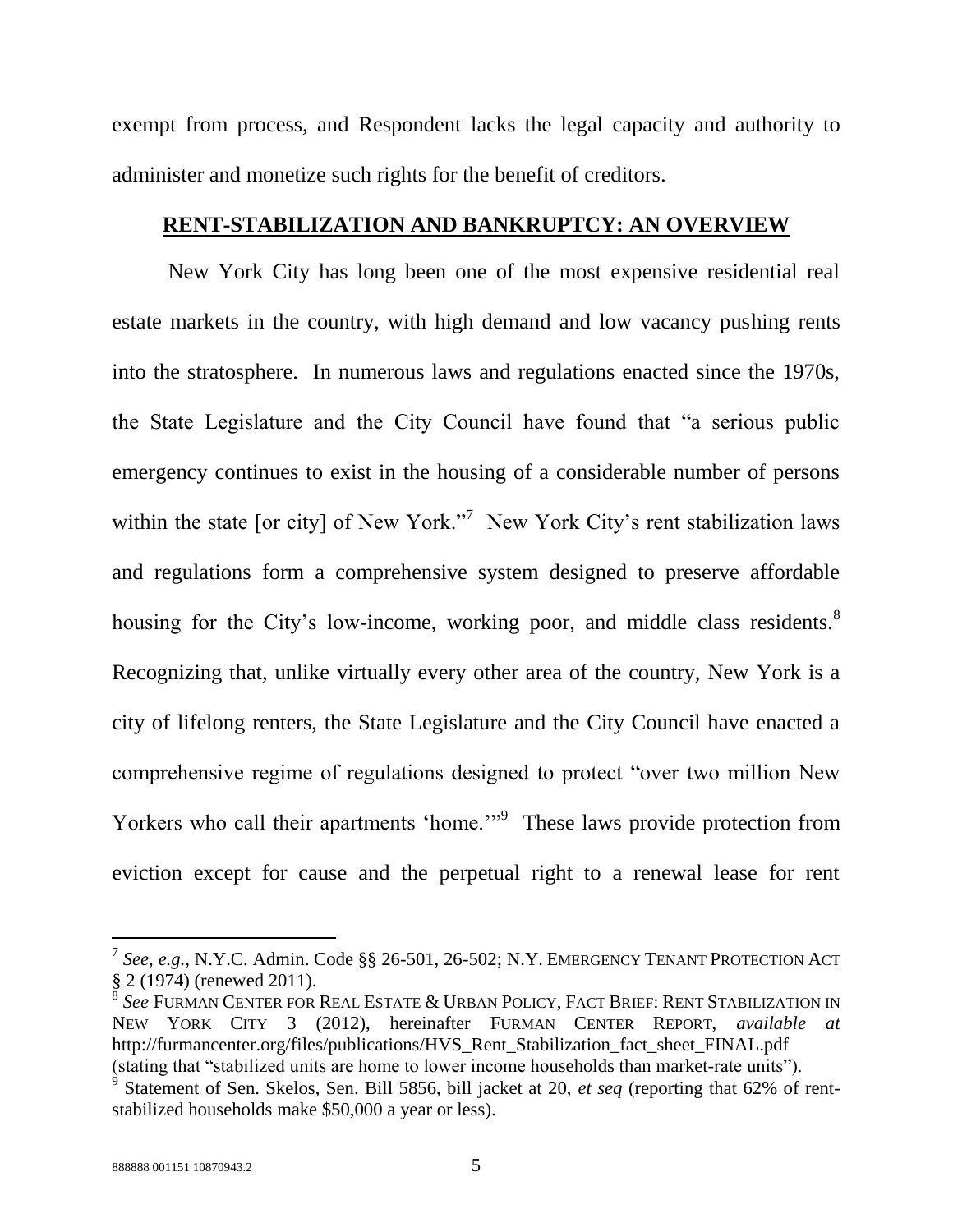stabilized tenants.<sup>10</sup> These provisions, coupled with the rent stabilization laws' limitations on rent increases, give tenants reassurance that they will be able to meet their housing costs in the future. Rent stabilization benefits individual tenants and the city as a whole by "providing an adequate supply of affordable housing."<sup>11</sup>

Rent stabilization covers 986,840 units of housing in New York City: 31% of all units in the city and  $45.4\%$  of all rental units.<sup>12</sup> Units are subject to rent stabilization in various ways: some buildings by virtue of their age and size, others in exchange for city property tax benefits.<sup>13</sup> The median contract rent in rentstabilized units was \$1,050 as of 2011; for unregulated units the median rent was  $$1,369$ .<sup>14</sup> Even so, residents of rent-stabilized units paid, on average, a larger percentage of their income in rent than residents of non-regulated units: 32.1% compared to  $30.5\%$ .<sup>15</sup>

Tenants in rent-stabilized apartments maintain longer-term tenancies compared to the entire New York City population. In New York City overall, just 7.1% of all market-rate renters moved in to their current apartments more than 20 years ago. However, 23.1% of the city's rent-stabilized tenants have resided in the

<sup>10</sup> 9 N.Y.C.R.R. § 2524.1; *see also Caine v. Carreker*, 116 Misc.2d 419, 457 N.Y.S.2d 682 (App. Term 1st Dep't 1982) ("the right to a renewal lease is one of the cornerstones of the rent stabilization system").

<sup>11</sup> *Drucker v. Mauro*, 30 A.D.3d 37, 40, 814 N.Y.S.2d 43, 45 (App. Div. 1st Dep't 2006).

<sup>&</sup>lt;sup>12</sup> FURMAN CENTER REPORT 1.

<sup>13</sup> *Id.*

<sup>&</sup>lt;sup>14</sup> NEW YORK CITY DEPARTMENT OF HOUSING PRESERVATION AND DEVELOPMENT, 2011 HOUSING VACANCY SURVEY 6 (hereinafter HPD REPORT). <sup>15</sup> *Id.* at 7.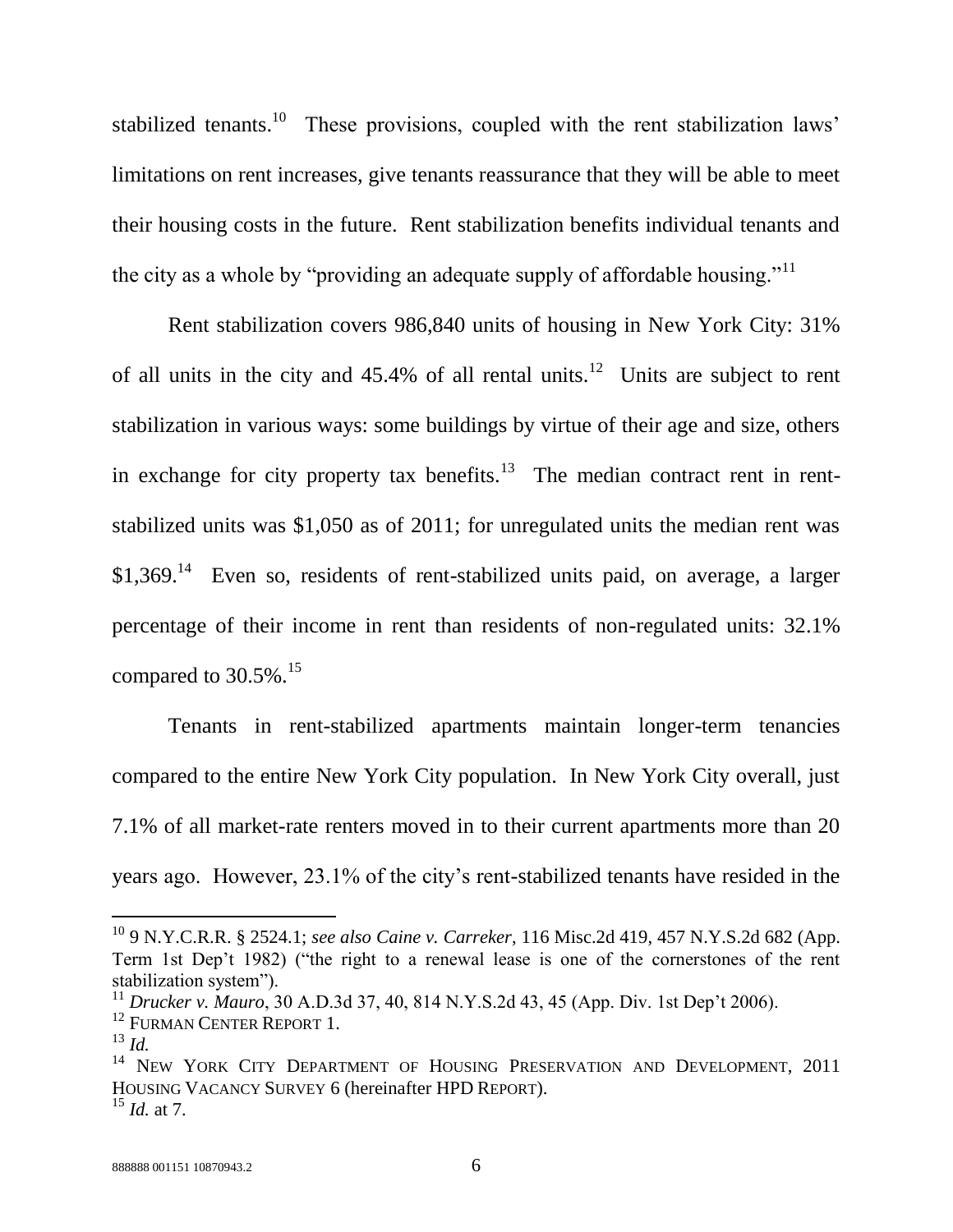same apartment for two decades or more.<sup>16</sup> The divide is even more striking in Manhattan below 96th Street: in that part of the city, 35.2% of rent-stabilized tenants moved in before 1991, as compared to just 2.7% of market-rate tenants.<sup>17</sup> These figures demonstrate that rent stabilization provides an important measure of residential continuity in an ever-changing city, and that rent-stabilized tenants are less mobile and less able to seek new housing accommodation than those renting at market rates.

The benefits of rent-stabilization accrue disproportionately to the city's most vulnerable residents: the poor, the elderly, and residents of color. Median income for rent-stabilized tenants is \$36,600, compared to \$52,260 for market rate  $t$ enants.<sup>18</sup> A total of 17.4% of rent-stabilized households are headed by an individual over the age of 65 – more than double the rate for non-regulated units – and 56% of non-regulated units are occupied by non-white renters, compared to 63.7% of rent-stabilized units.<sup>19</sup>

Losing a rent-stabilized apartment can be catastrophic for a low-income renter, as comparable affordable housing can be unobtainable.<sup>20</sup> For many tenants, rent stabilization also brings access to ancillary rent reduction benefits that are not

<sup>&</sup>lt;sup>16</sup> FURMAN CENTER REPORT 4.

<sup>17</sup> *Id.*

<sup>18</sup> *Id.*

 $^{19}$  *Id.* at 4-5.

<sup>20</sup> *See* HPD REPORT 4 (in 2011, vacancy rate for rent-stabilized units was 2.63%; vacancy rate for other regulated housing such as Mitchell-Lama, public housing, and HUD-regulated units was 1.4%; vacancy rate for units with asking rents below \$800 was 1.1%).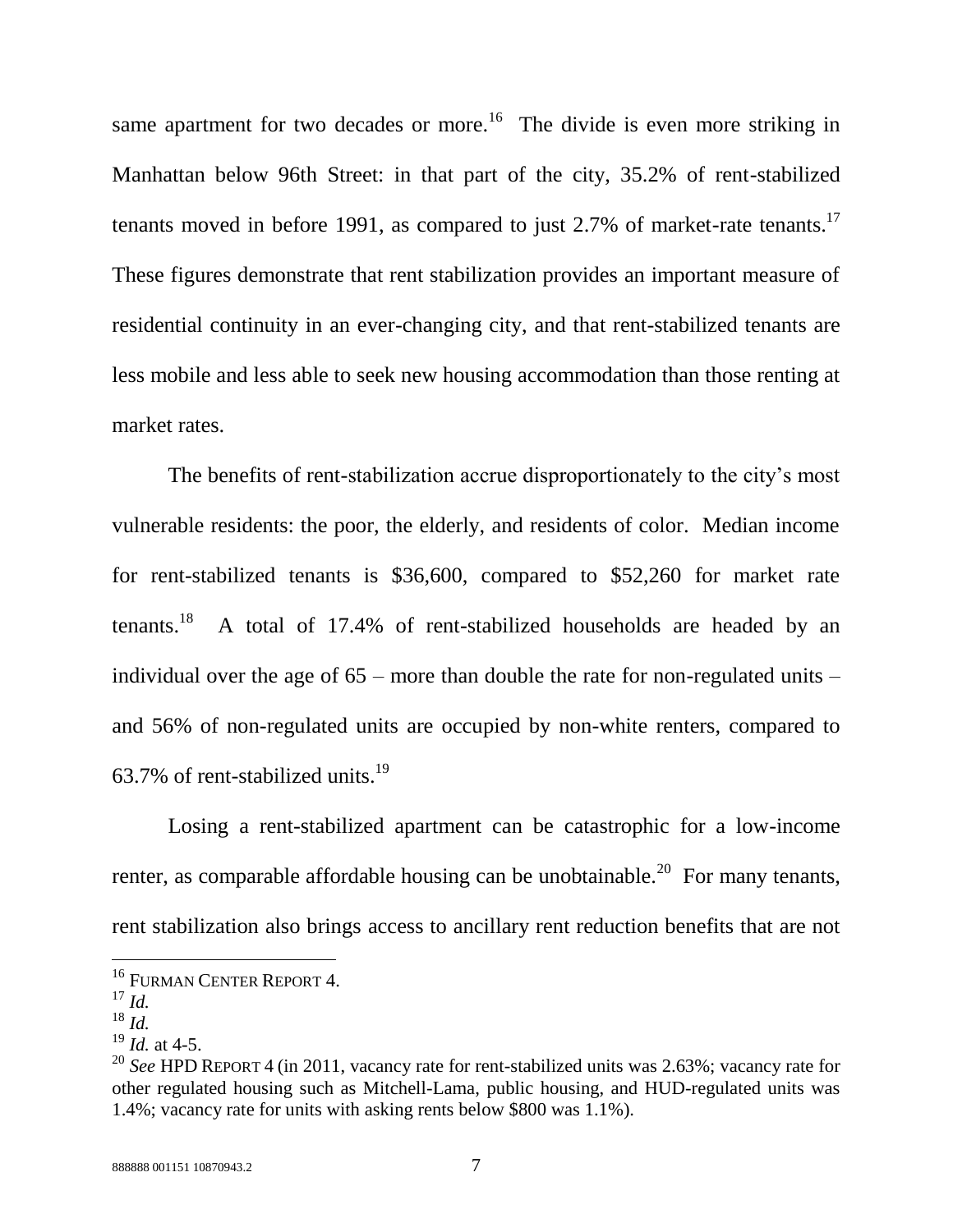available in unregulated housing units. $21$  The rent stabilization laws contain automatic renewal provisions, protections against eviction, and survivor's rights, ensuring that the benefits of a rent-stabilized tenancy continue to remain available to a tenant and his or her surviving family.<sup>22</sup>

Bankruptcy affords debtors a "fresh start" – "a procedure by which certain insolvent debtors can reorder their affairs, make peace with their creditors, and enjoy 'a new opportunity in life with a clear field for future effort, unhampered by the pressure and discouragement of preexisting debt.<sup> $m23$ </sup> In order to facilitate this fresh start, the Bankruptcy Code and New York State law permit the debtor to retain certain interests in property as exempt from the bankruptcy estate.<sup>24</sup>

For a debtor living in a rent-stabilized New York City apartment, nothing could be more important to achieving this fresh economic start than remaining in his or her home. In recent years, however, a troubling new practice has emerged among Chapter 7 trustees in New York City: in order to bring assets into the bankruptcy estate, trustees have sought to assume rent-stabilized leases of debtors

<sup>21</sup> *See* 9 N.Y.C.R.R. § 2202.20(a), (b) (providing for Senior Citizen Rent Increase Exemption and limiting application of exemption to rent-regulated tenants).

<sup>22</sup> *See, e.g.*, 9 N.Y.C.R.R. § 2524.1 (containing restrictions on removal of tenant).

<sup>23</sup> *Grogan v. Garner*, 498 U.S. 279, 286 (1991) (*quoting Local Loan Co. v. Hunt*, 292 U.S. 234, 244 (1934)).

<sup>24</sup> *See* 11 U.S.C. § 522; *see also Rousey v. Jacoway*, 544 U.S. 320 (2005) ("[T]o help the debtor obtain a fresh start, the Bankruptcy Code permits him to withdraw from the estate certain interests in property, such as his car or home, up to certain values").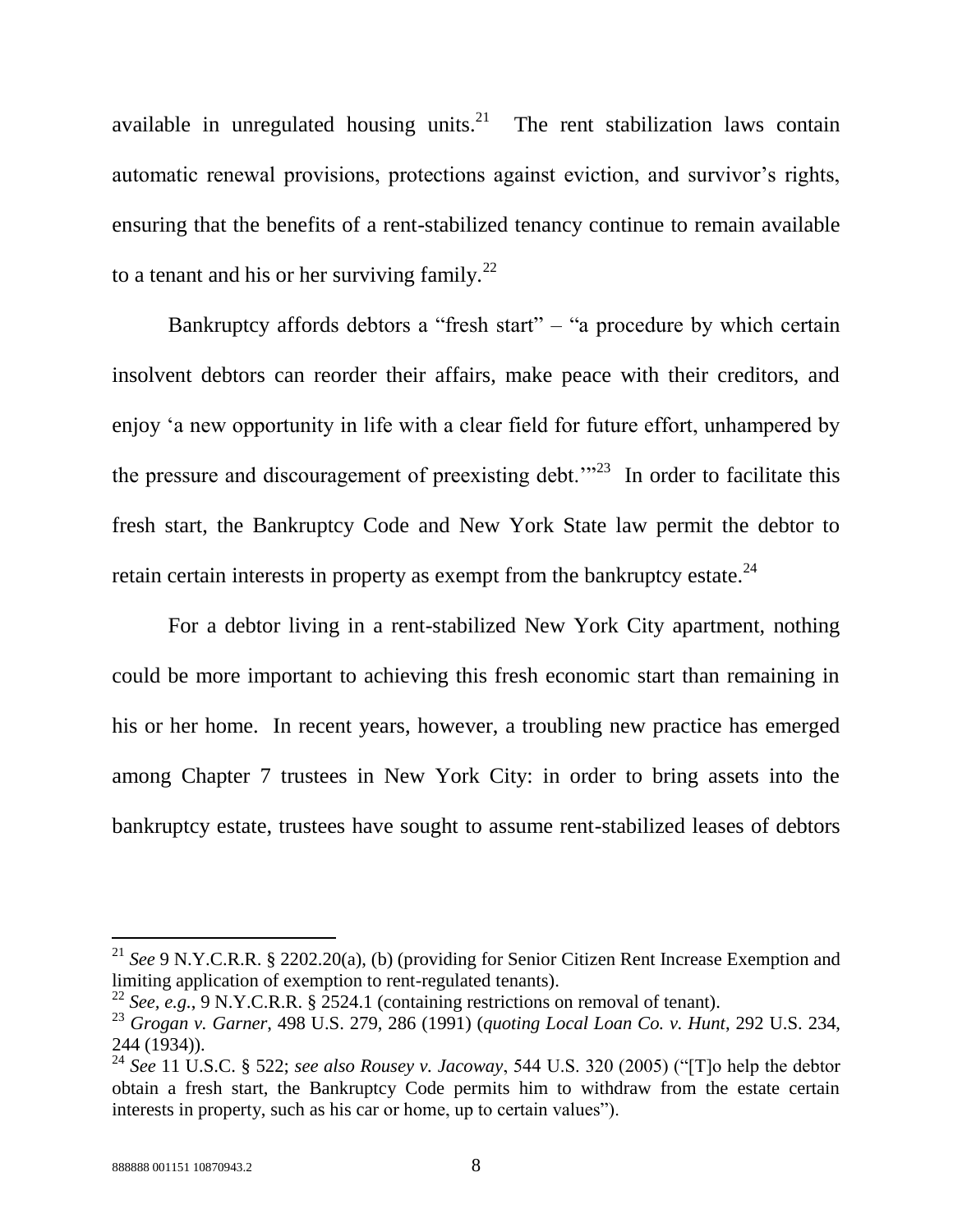under Section 365 of the Bankruptcy Code,<sup>25</sup> and then assign the leases back to the debtors' landlord, who is then free to evict the lawful tenant and raise the rent by issuing a vacancy lease.<sup>26</sup> This practice can be highly lucrative, generating repayment for creditors, and generous fees for the trustees, in what would otherwise be no-asset cases. Permitting the eviction of a tenant for reasons not contemplated under the rent stabilization laws can also provide a windfall to a landlord who would otherwise have no role in the bankruptcy proceeding. Debtors seeking a fresh start, meanwhile, are left facing eviction and possible homelessness, rather than benefiting from the fresh start promised by the Bankruptcy Code. Unscrupulous owners of rent-stabilized buildings have shown a penchant for bending the law to evict rent-stabilized tenants, and this practice of trustees, if endorsed, will almost certainly be abused.<sup>27</sup> For the reasons below, this practice must be stopped.

<sup>25</sup> For an overview of the operation of § 365, see Ira Herman, *Bankruptcy in* NEGOTIATING AND DRAFTING OFFICE LEASES 28-03 (John Busey Wood and Alan M. Di Sciullo eds., 2013).

<sup>&</sup>lt;sup>26</sup> Doing so may also remove the apartment from rent regulation entirely, if the resulting vacancy increase is sufficient to bring the legal rent beyond the threshold for luxury deregulation. *See* 9 N.Y.C.R.R. § 2520.6.

<sup>27</sup> *See, e.g.*, *Prometheus Realty v. City of New York*, 2009 WL 2440294 (N.Y. Sup.Ct. 2009) (upholding the Tenant Protection Act as "a rational response to what the City Council has determined is the potential for a growing problem of tenant harassment in New York City"), *aff'd* 80 A.D.3d 206 (App. Div. 1st Dep't 2010).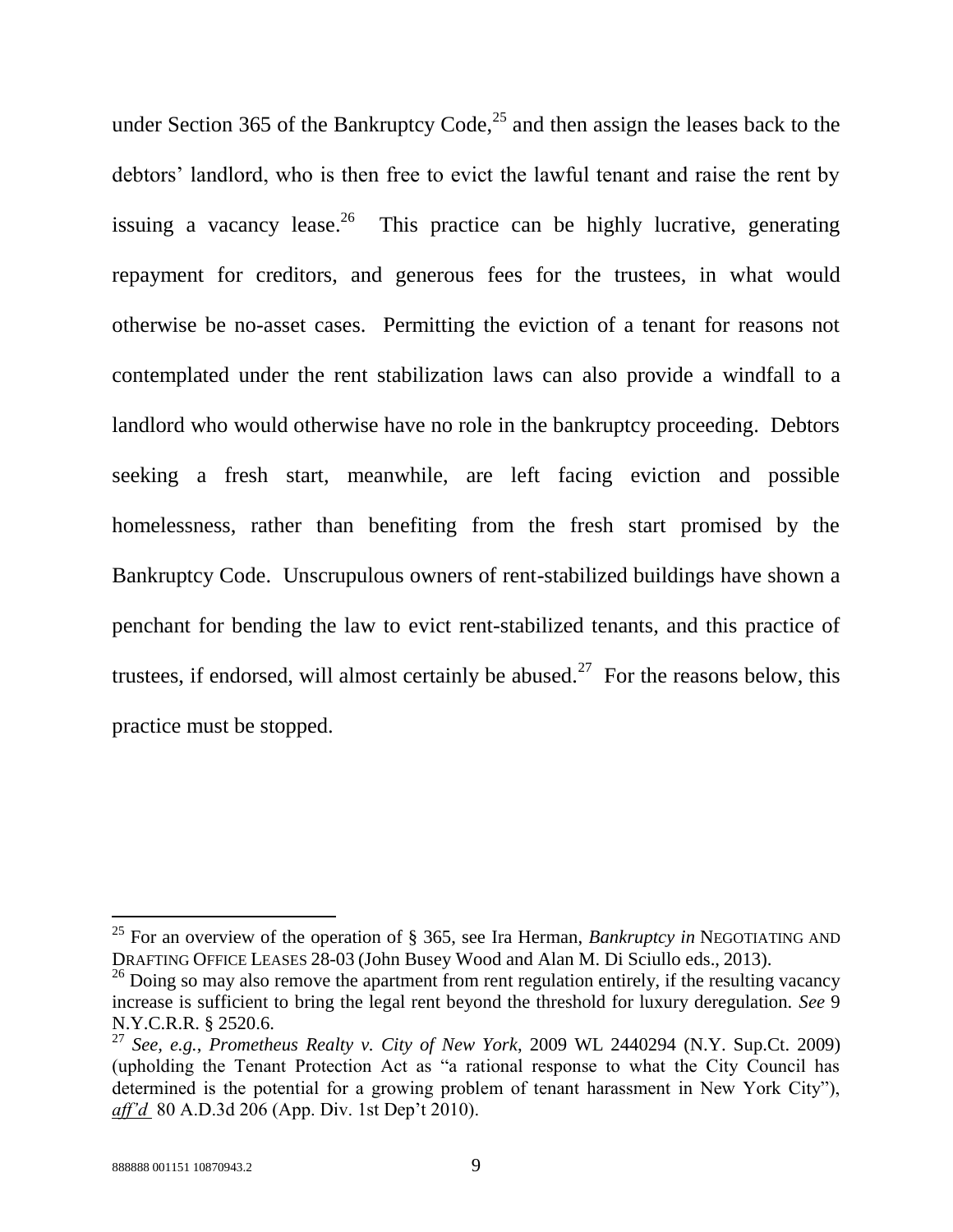### **ARGUMENT**

## <span id="page-15-0"></span>**THE NEW YORK RENT STABILIZATION REGIME PROVIDES THE LAWFUL OCCUPANT(S) OF AN APARTMENT WITH OCCUPANCY, RENEWAL AND SUCCESSION RIGHTS THAT MAY NOT BE MONETIZED BY A BANKRUPTCY TRUSTEE.**

**A. The New York Rent Stabilization Law and Code provide for occupancy, renewal and succession rights that are not subject to process and are beyond the reach of a lawful occupant's creditors and any bankruptcy trustee.** 

Occupancy and renewal rights under the New York Rent Stabilization Law

and New York Rent Stabilization Code cannot be sold,  $28$  cannot be inherited,  $29$ 

would not be part of a marital estate,  $30$  and cannot be attached by a creditor outside

of bankruptcy.<sup>31</sup>

l

C.P.L.R. 5201(b) enumerates the property interests that may be reached to satisfy a judgment. It permits a creditor to reach only a judgment debtor's property, not otherwise exempt, "which could be assigned or transferred", i.e.,

 $28$  Although a tenant may sublet, the tenant may not take a payment in excess of the legal rent, and the renewal and occupancy rights remain with the tenant, not the subtenant. 9 N.Y.C.C.R. §  $2525.6(d)$  and (e)).

 $29$  Although a family member may succeed to a tenant's rent-stabilization rights, if that person resided with the tenant for two years prior to the tenant's death, 9 N.Y.C.R.R. § 2520.6(o), the successor's rights are his or her own rights under the statute as a co-occupant, not the inherited rights of the deceased tenant. *See South Pierre Assocs. v. Mankowitz*, 844 N.Y.S.2d 552, 553 (N.Y. App. Term 2007) (succession rights are not automatically vested in a potential successor upon the death of a tenant, but remain inchoate until judicial determination).

<sup>&</sup>lt;sup>30</sup> *Cudar v. Cudar*, 98 A.D.3d 27, 35 (N.Y. App. Div. 2012) (holding that leasehold interest to use and occupy a rent-controlled apartment "is neither marital nor separate property").

<sup>31</sup> *See Kashi v. Gratsos*, 712 F. Supp. 23, 26 (S.D.N.Y. 1989) (holding that a rent-regulated lease "is not an attachable property interest in the hands of the lessee").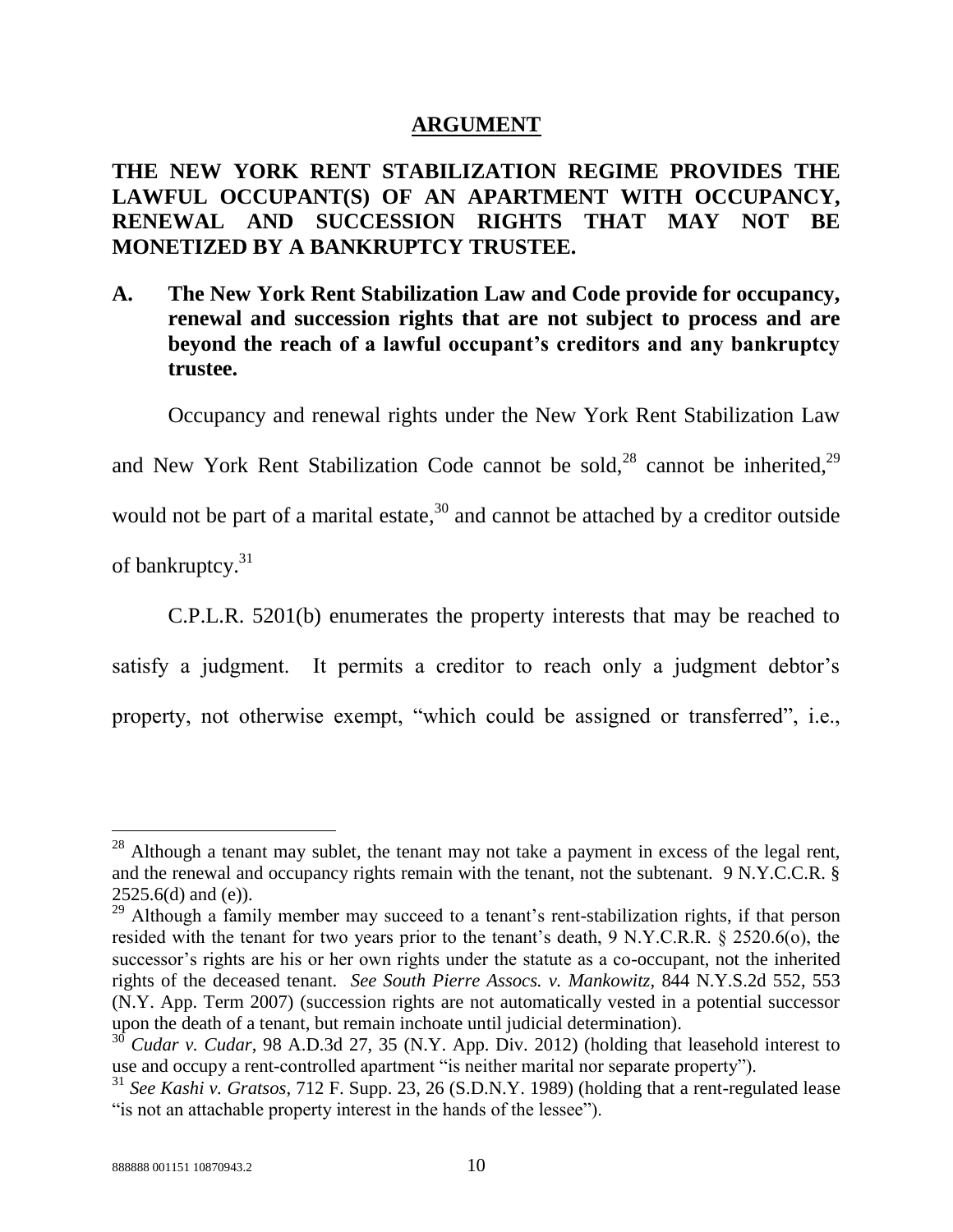property that a judgment debtor has the power to assign or transfer.  $32$  Ms. Santiago's rent-stabilized rights plainly do not meet this criterion. By prohibiting a rent stabilized tenant from subletting his or her apartment for more than two years, as well as restricting occupancy and renewal rights to the rent stabilized tenant/occupant, the rent-stabilization regime clearly precludes an outright transfer and assignment of the lease.<sup>33</sup>

Thus, Ms. Santiago's creditors could not expect to satisfy their claims by reaching her occupancy and renewal rights.<sup>34</sup>

As occupancy, renewal and succession rights do not constitute property of Ms. Santiago's bankruptcy estate, Ms. Santiago's exemption of those rights is superfluous, but not erroneous. A debtor in a bankruptcy case is permitted out of an abundance of caution to exempt assets or rights that may not be property of the estate.<sup>35</sup> Courts should not strike cautious exemptions of rights that are not actually property of the bankruptcy estate.<sup>36</sup>

<span id="page-16-0"></span><sup>32</sup> N.Y. Civ. Prac. L. & R. § 5201(b); *see also* Siegel-NYPRAC § 486; *cf*. *Abkco Indus., Inc. v. Apple Films, Inc*., 39 MY.2d 670, 674 (N.Y. 1976) (profit-sharing rights under a licensing agreement were attachable because they were assignable).

<sup>33</sup> *See* 9 N.Y.C.R.R. § 2525.6(e)1, (d); *see also Kashi v. Gratsos*, 712 F.Supp. 23, 26 (S.D.N.Y. 1989) (a rent-regulated lease "is not attachable property interest in the hands of the lessee.").

<sup>34</sup> *See In re Bygaph, Inc.*, 56 B.R. 596, 605 (Bankr. S.D.N.Y. 1986) (Section 365 "is not designed to afford a landlord with a benefit in addition to that which he originally bargained for under the original lease."); *In re Prime Motor Inns, Inc.*, 166 B.R. 993, 997 (Bankr. S.D. Fla. 1994) ("[The] objective of Section 365 . . . is to protect the landlord, not to improve its position.").

<sup>&</sup>lt;sup>35</sup> See In re Hilsen, 405 B.R. 49, 60 (Bankr. E.D.N.Y. 2009) (holding that parties objecting to debtor's exemption of conditional right of occupancy did not show that the exemption was not properly claimed, because the right was a personal right and not property of the bankruptcy estate); *In re Brand*, 251 B.R. 912, 916 (Bankr. S.D. Fla. 2000) (overruling trustee's objection to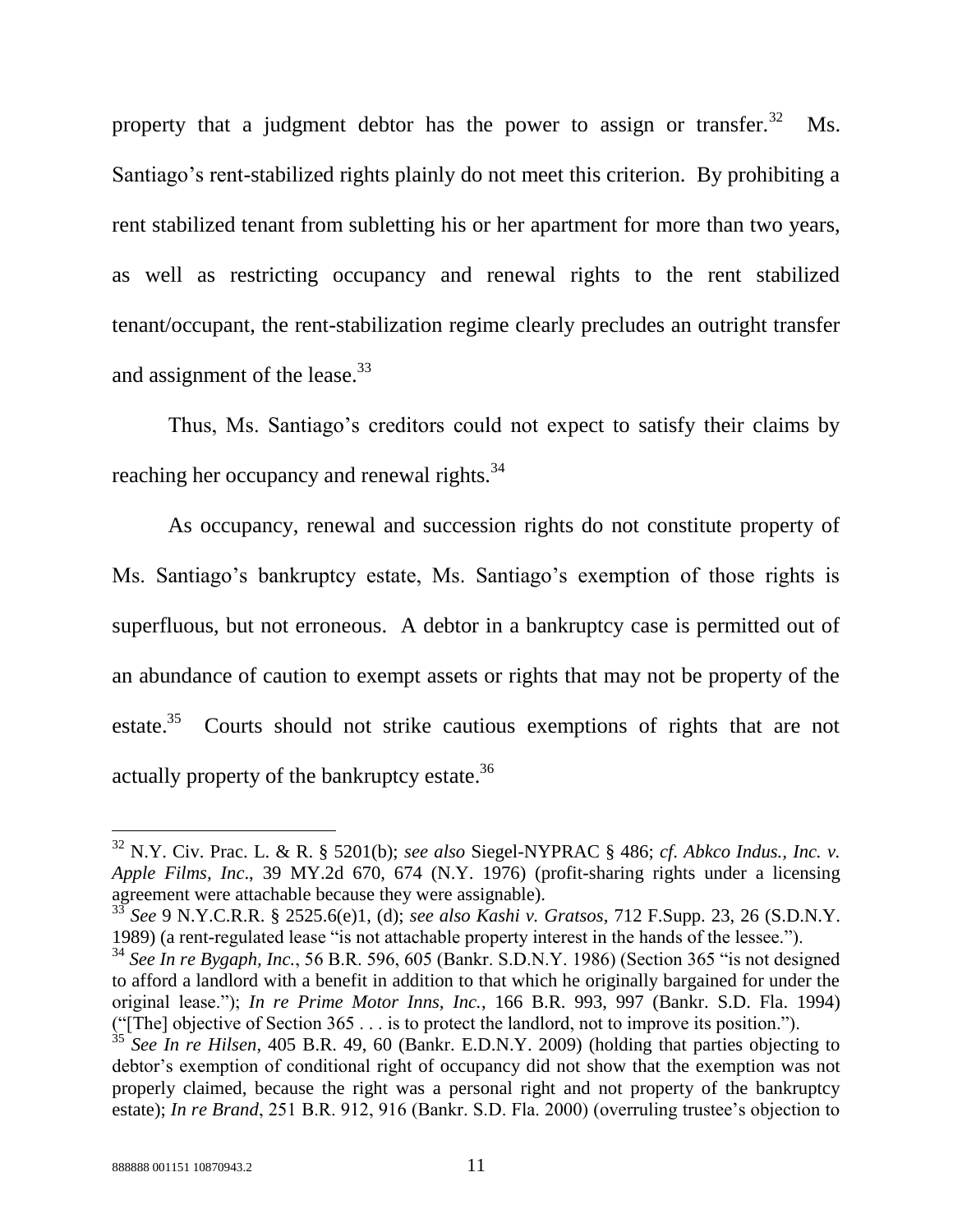**B. Only lawful occupants of a rent stabilized unit hold occupancy, renewal and succession rights under the New York rent stabilization regime and such rights are "personal" to such lawful occupants.**

A rent-stabilized occupant has rights that come from two sources: (i) the rent-stabilized lease, and (ii) the Rent Stabilization Law and Rent Stabilization Code.<sup>37</sup> While a rent-stabilized lease may be an "unexpired lease" within the meaning of 11 U.S.C. § 365 that may either be assumed or rejected, the rights created by the New York rent stabilization regime in favor of a qualified occupant are a distinct bundle of statutory rights personal to the occupant and not derived from the lease. $38$ 

debtor's exemption of an elective share in his wife's will, which the debtor had listed on his schedules "out of an abundance of caution," because the elective share was a personal right and not property of the bankruptcy estate).

<sup>36</sup> *See* cases cited *supra* note [35.](#page-16-0)

<sup>37</sup> N.Y.C. Admin. Code §§ 26-501–26-520; 9 N.Y.C.R.R. §§ 2520–2530; *see Resolution Trust Corp. v. Diamond*, 45 F.3d 665, 674–75 (2d Cir. 1995) (regarding rent-stabilized leases and tenants' anti-eviction rights under the Rent Stabilization Law as separate rights and concluding that repudiation of the leases would be "fruitless" as long as the tenant retained anti-eviction rights). The Second Circuit concluded in *Diamond* that the Financial Institutions Reform, Recovery, and Enforcement Act (FIRREA) preempted the anti-eviction laws because Congress passed FIRREA to avoid large-scale "financial hemorrhaging" by maximizing the net present value return from the sale of thrift assets. The economic importance of this goal, together with a clear conflict with the Rent Stabilization Law, led the Second Circuit to conclude that in the limited situation in which a FIRREA debtor is a landlord, FIRREA preempts the Rent Stabilization Law's anti-eviction provisions. The Bankruptcy Code balances multiple goals, and its "principal purpose" is a fresh start for the debtor. *Marrama v. Citizens Bank of Mass.*, 127 S.Ct. 1105, 1107 (2007). When the debtor is the tenant, the goal of a fresh start is served by *preserving* the anti-eviction right, not by preempting it.

 $38$  *E.g.*, 9 N.Y.C.R.R. § 2525.6(d) (providing that if a tenant sublets, the renewal and occupancy rights remain with the tenant); *Evans v. Schneider*, 183 Misc.2d 114, 117–18 (N.Y. Civ. Ct. 1999) (holding that the automatic stay does not apply to a landlord's notice of intent to terminate a rent-stabilized lease because the tenant's renewal right "may have practical value to both the tenant and landlord, [but] it is not an interest that can properly be sold on the market and to which a monetary value can be assigned").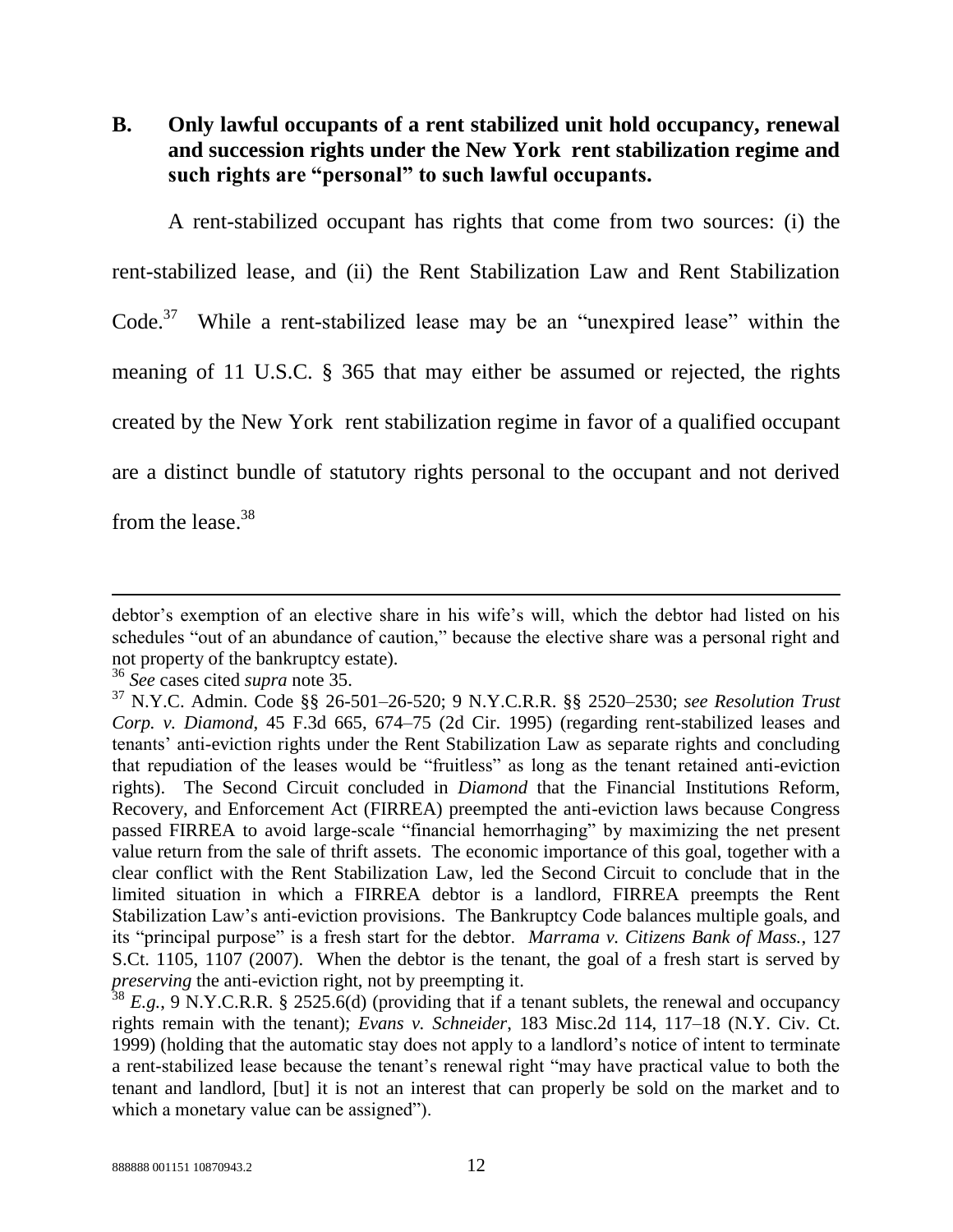The occupant has two key rights created by the the New York Rent Stabilization Law and New York Rent Stabilization Code: first, the right to renew the lease for the unit occupied at a rent-stabilized rate;<sup>39</sup> and second, if the landlord fails to renew the lease, the right to occupy the unit on the same terms.  $40$  These rights are created by the statute scheme, not by the lease; therefore, they are purely statutory rights and are not contractual rights.

When the tenant occupies an apartment pursuant to a lease, the lease rights and the statutory rights appear to be intertwined. But the rights under the lease are actually separate from the rights created by the statutory scheme. Thus, an occupant retains anti-eviction rights under the New York's rent stabilization laws and rules, even after his or her lease has expired or been repudiated. $41$ 

Such occupancy and renewal rights, therefore, are not property rights, and they are not rights that can be transferred.<sup>42</sup> Rather, such rights are personal. Therefore these rights never become "property of the [bankruptcy] estate" when a

<sup>39</sup> 9 N.Y.C.R.R. § 2524.1(a).

<sup>&</sup>lt;sup>40</sup> 9 N.Y.C.R.R. § 2523.5(d) ("Except as provided in Part 2524 of this Title, the failure to offer a renewal lease pursuant to this section shall not deprive the tenant of any protections or rights provided by the RSL and this Code and the tenant shall continue to have the same rights as if the expiring lease were still in effect.").

<sup>41</sup> *Diamond*, 45 F.3d at 674–75; *see Baginski v. Lysiak*, 154 Misc. 2d 275, 594 N.Y.S.2d 99 (App. Term, 2nd & 11th Dists. 1992) (rent stabilized tenants become month to month tenants with statutory protections upon expiration without renewal of the rent stabilized lease).

<sup>42</sup> 9 N.Y.C.R.R. § 2525.6; *see also* N.Y. Civ. Prac. L. & R. § 5201 (only assignable or transferable rights are attachable property interests); *Kashi v. Gratsos*, 712 F. Supp. 23, 26 (S.D.N.Y. 1989) (a lease for a rent-controlled apartment is not an attachable property interest under § 5201 because it is not assignable).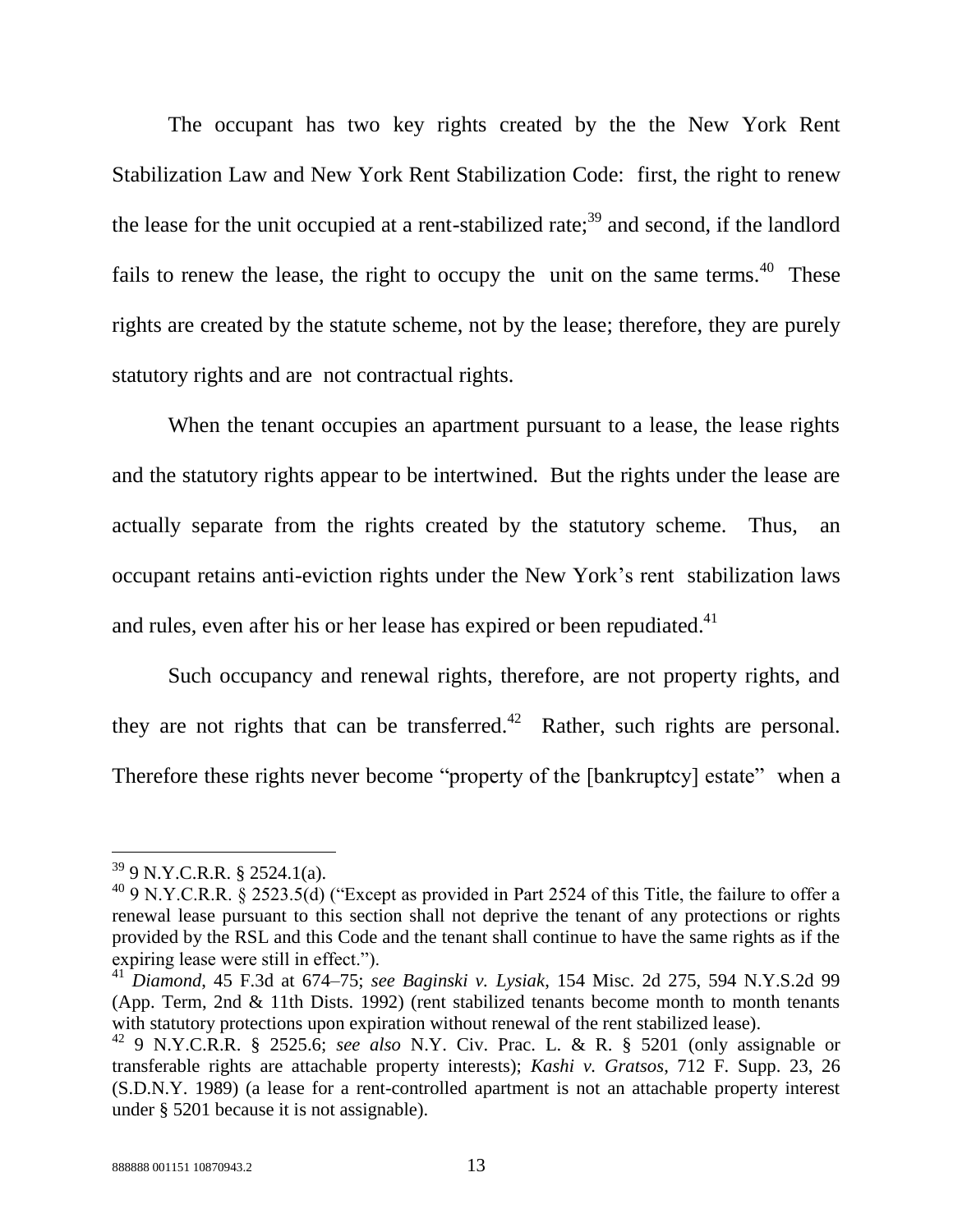bankruptcy petition is filed.<sup>43</sup> It is absolutely clear that New York State never intended to bestow some kind of gift *asset* upon occupants of rent stabilized apartment units, much less give away a valuable, alienable, asset.<sup>44</sup> Rather, the purpose of rent stabilization is to assure occupants that their rents will not increase to the point where they are unaffordable due to the ongoing housing emergency, i.e., a shortage of available housing units. Indeed, treating rent stabilization rights as an asset that can be monetized would directly contravene the very purpose of rent stabilization in New York—"forestall[ing] profiteering [and] speculation."<sup>45</sup>

In *In re Hilsen*<sup>46</sup>, the Bankruptcy Court for the Eastern District of New York held that a conditional right of occupancy of real estate owned by a trust, granted to the beneficiary of the trust, was not a property right, but a personal right.<sup>47</sup> Because the right was inalienable and did not include the right to exclude others from possession, the right to lease and collect rents, or the right to force a sale, it did not have the characteristics of a life estate, and was instead a personal right that was not subject to administration as a property right.<sup>48</sup> The occupancy right under New York Rent Stabilization Law and New York Rent Stabilization Code has the

<sup>44</sup> *See* N.Y.C. Admin. Code § 26-501.

<sup>43</sup> *In re Hilsen*, 405 B.R. 49, 60 (Bankr. E.D.N.Y. 2009) (holding that "a conditional right of occupancy is more closely akin to a personal right rather than a property right" and thus is not property of the bankruptcy estate and cannot be transferred or exercised by the trustee).

<sup>45</sup> *Id.*

<sup>46</sup> *Id.*

<sup>47</sup> *Id.*

<sup>48</sup> *Id.* at 59-60.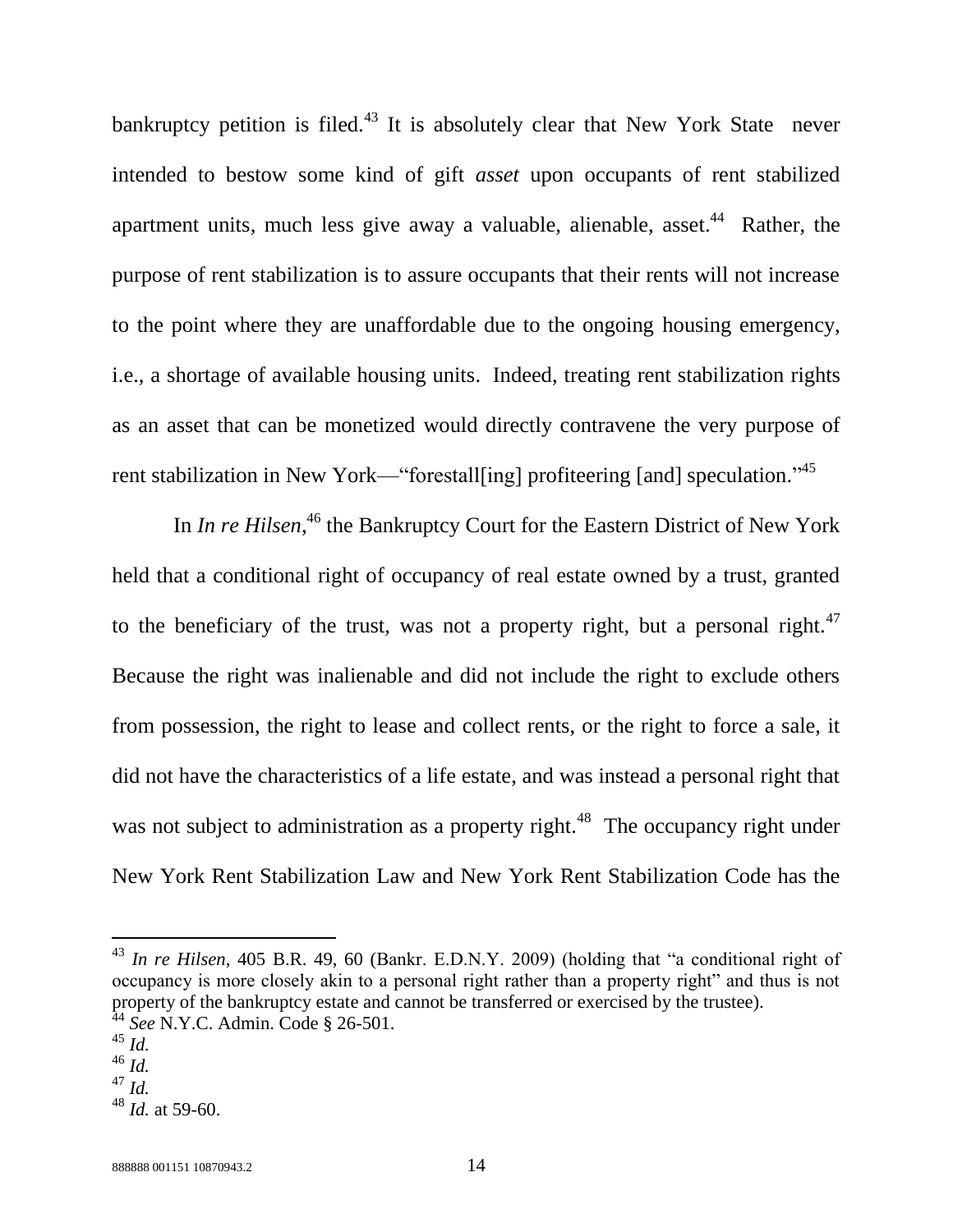same nature: it is a conditional,  $49$  non-transferable right for an individual person to occupy a particular piece of real property. Like the right to occupy trust property, the right to remain in a rent-stabilized apartment is not a property right.

The renewal right is also a personal right. The renewal right gives the occupant of a rent-stabilized apartment the option to renew a lease. It thus creates the possibility of the tenant obtaining a property right—a new lease. But a personal right that if exercised creates a property right, is not itself a property right.<sup>50</sup> The court in *In re McCourt* held that a surviving spouse's privilege to elect against a deceased spouse's will was not a "property right *in esse*, but only a property right *in posse* which springs into existence only if the statutory right is exercised under the conditions which create the right only as of the time of the exercise of the election."<sup>51</sup> The personal right of election, because it was not a "property right *in esse*," was not property of the surviving spouse's bankruptcy estate.<sup>52</sup> The trustee in bankruptcy could not require the surviving spouse to exercise the right, even if exercising the right would allow the trustee to reach assets.<sup>53</sup> The tenant's renewal right, under the New York Rent Stabilization Law and New York Rent Stabilization Code, if exercised, gives rise to a property

 $^{49}$  *E.g.*, 9 N.Y.C.R.R. § 2524.3 (listing wrongful acts of tenant that justify eviction) and § 2524.4 (listing grounds for refusal to renew lease, including recovery of possession for owner's personal use and occupancy).

<sup>50</sup> *In re McCourt*, 12 B.R. 587, 589–90 (Bankr. S.D.N.Y. 1981).

<sup>51</sup> *Id.*

<sup>52</sup> *Id.* at 591.

<sup>53</sup> *Id.*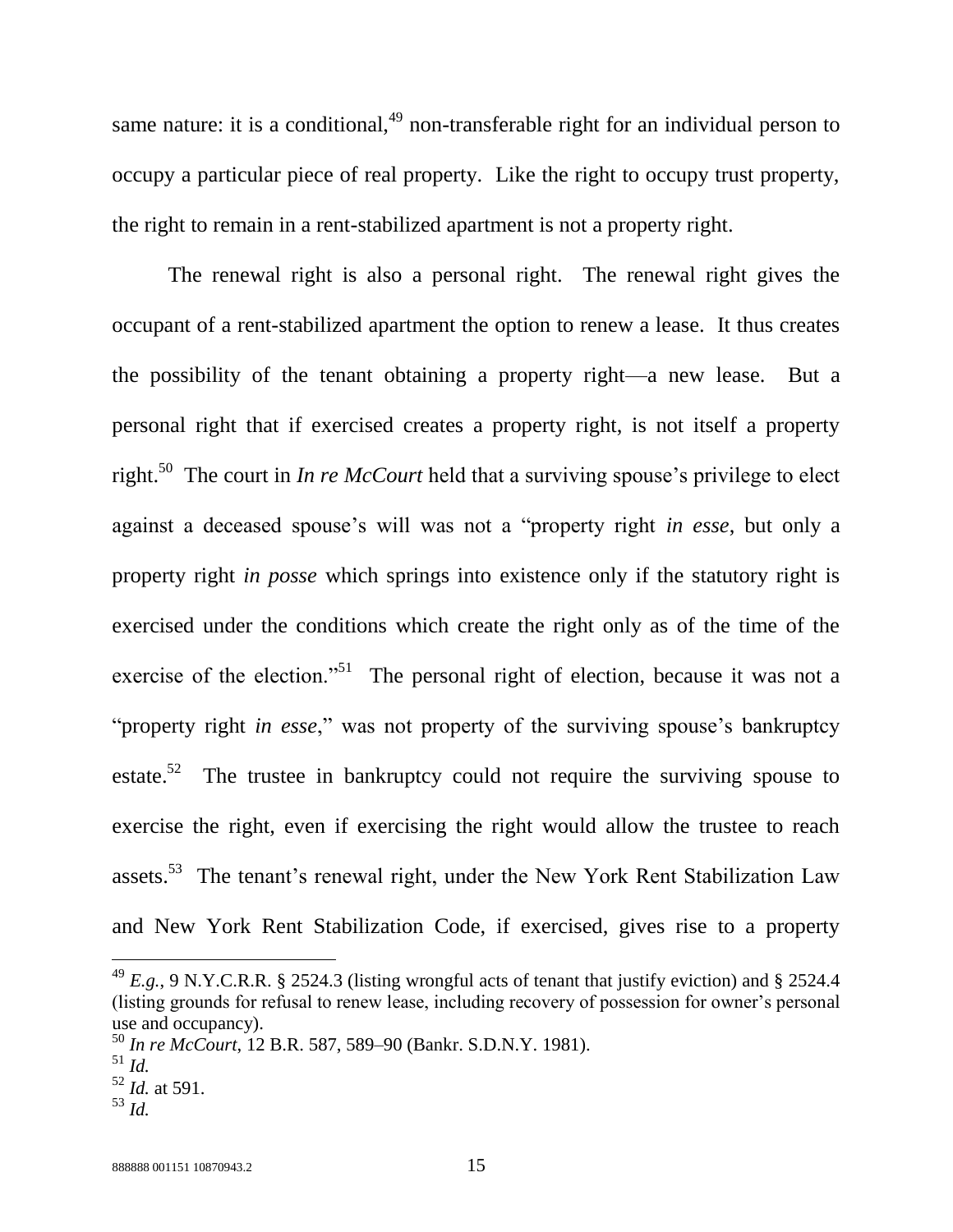right—a new lease. But the renewal right is not itself a property right, so it cannot become property of a bankruptcy estate.

As stated above, occupancy and renewal rights under the New York Rent Stabilization Law and New York Rent Stabilization Code cannot be sold,  $54$  cannot be inherited,<sup>55</sup> would not be part of a marital estate,<sup>56</sup> and cannot be attached by a creditor outside of bankruptcy.<sup>57</sup> These rights do not have the characteristics of property rights.<sup>58</sup> Therefore, Respondent can have no authority to exercise or to assign such rights.<sup>59</sup> Even if the Respondent had the right to assume and assign *the lease*, which he does not, Ms. Santiago retains the *personal right to occupy* the

 $54$  Although a tenant may sublet, the tenant may not take a payment in excess of the legal rent, and the renewal and occupancy rights remain with the tenant, not the subtenant. 9 N.Y.C.C.R. §  $2525.6(d)$  and (e)).

 $\frac{252556(1)}{55}$  Although a family member may succeed to a tenant's rent-stabilization rights, if that person resided with the tenant for two years prior to the tenant's death, 9 N.Y.C.R.R. § 2520.6(o), the successor's rights are his or her own rights under the statute as a co-occupant, not the inherited rights of the deceased tenant. *See South Pierre Assocs. v. Mankowitz*, 844 N.Y.S.2d 552, 553 (N.Y. App. Term 2007) (succession rights are not automatically vested in a potential successor upon the death of a tenant, but remain inchoate until judicial determination).

<sup>56</sup> *Cudar v. Cudar*, 98 A.D.3d 27, 35 (N.Y. App. Div. 2012) (holding that leasehold interest to use and occupy a rent-controlled apartment "is neither marital nor separate property").

<sup>57</sup> *See Kashi v. Gratsos*, 712 F. Supp. 23, 26 (S.D.N.Y. 1989) (a lease for a rent-controlled apartment is not an attachable property interest because a judgment creditor cannot reach assets in which the judgment debtor has no interest).

<sup>58</sup> *See In re Hilsen*, 405 B.R. 49, 59 (Bankr. E.D.N.Y. 2009) (distinguishing a "right to occupy," which is personal in nature and non-transferable, from a life estate, which is an alienable property right and includes the right to exclude others, the right to lease and collect rents, and, under certain circumstances, the right to force a sale of real property).

<sup>59</sup> *Id.* at 60 (a trustee may not exercise a debtor's personal right) (citing *In re McCourt*, 12 B.R. 587, 590 (Bankr. S.D.N.Y. 1981)).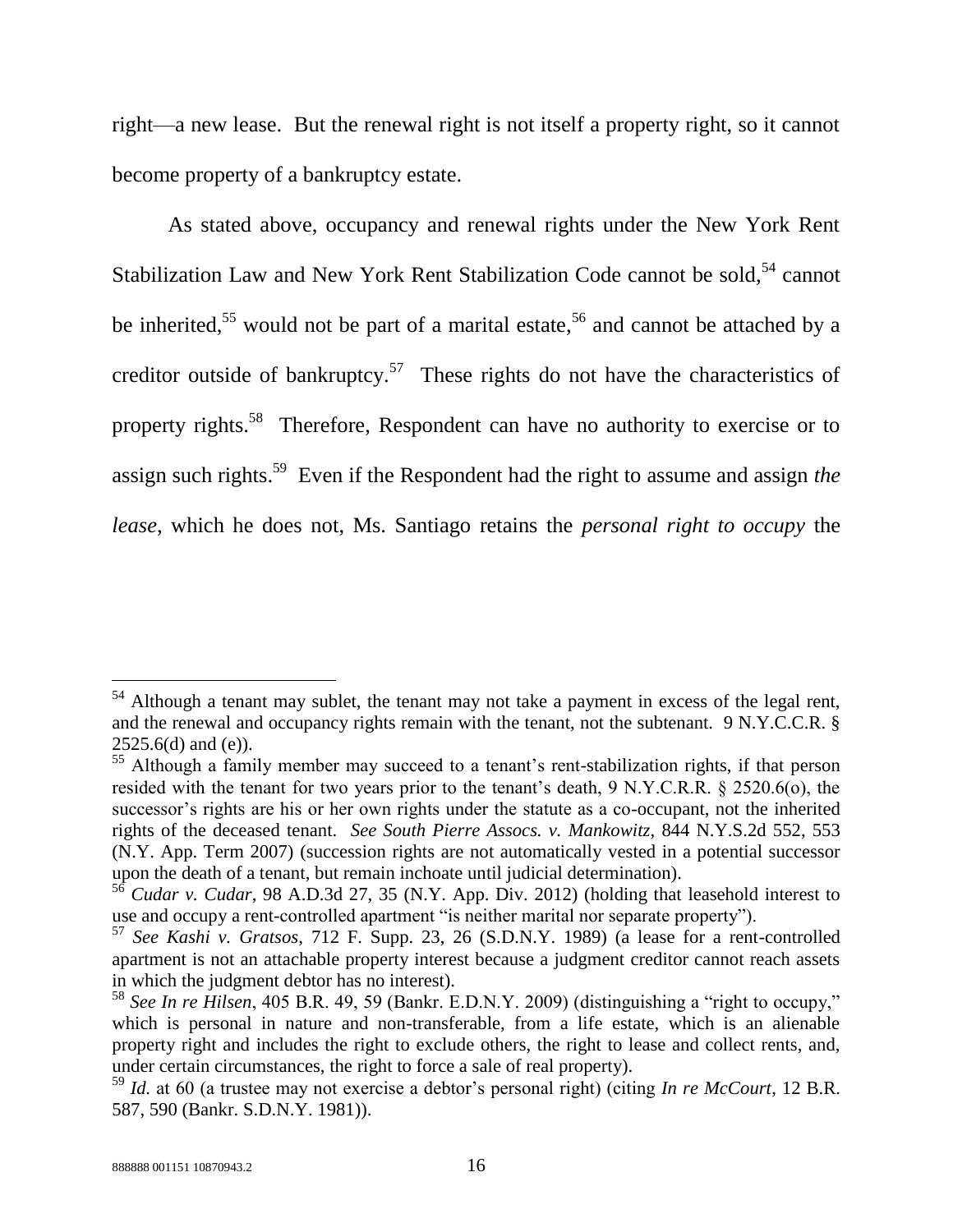apartment even after the termination of the lease, which is in keeping with the underlying policy goals of the rent stabilization regime. $^{60}$ 

**C. Because the rent-stabilized apartment unit at issue is not the Bankruptcy Trustee's primary residence, the Bankruptcy Trustee cannot qualify under the applicable Rent-Stabilization Regulations to "step into the shoes" of the lawful occupant(s) of that apartment unit.**

A Chapter 7 Trustee succeeds only to the rights that could have been exercised by the debtor.<sup>61</sup> If a bankruptcy trustee assumes a lease, he assumes it *cum onere*, <sup>62</sup> subject to all the restrictions on the lease under applicable state law including, with respect to the case at bar, all the restrictions imposed by the New York Rent Stabilization Law and New York Rent Stabilization Code. Because Ms. Santiago may not assign her rights under applicable New York law, Respondent, as bankruptcy trustee, has no authority to assign her rights.

Likewise, Respondent is without authority to assume the lease and the right to occupy the apartment unit presently occupied by Ms. Santiago. Respondent's ability to assume the lease is subject to all restrictions on alienability imposed by the New York rent stabilization regime. Rent stabilization rights are based on

<sup>60</sup> 9 N.Y.C.R.R. § 2523.5(d); *Resolution Trust Corp. v. Diamond*, 45 F.3d 665, 675 (2d Cir. 1995) (a tenant's anti-eviction rights remain even after repudiation of leases).

<sup>&</sup>lt;sup>61</sup> See id. ("[T]he estate succeeds only to the nature and the rights of the property interest that the debtor possessed pre-petition. Indeed, were we to find federal preemption of the state law restriction at issue here, the trustee would possess *greater* rights in the property than the debtor.").

<sup>62</sup> *NLRB v. Bildisco & Bildisco*, 465 U.S. 513, 531 (1984).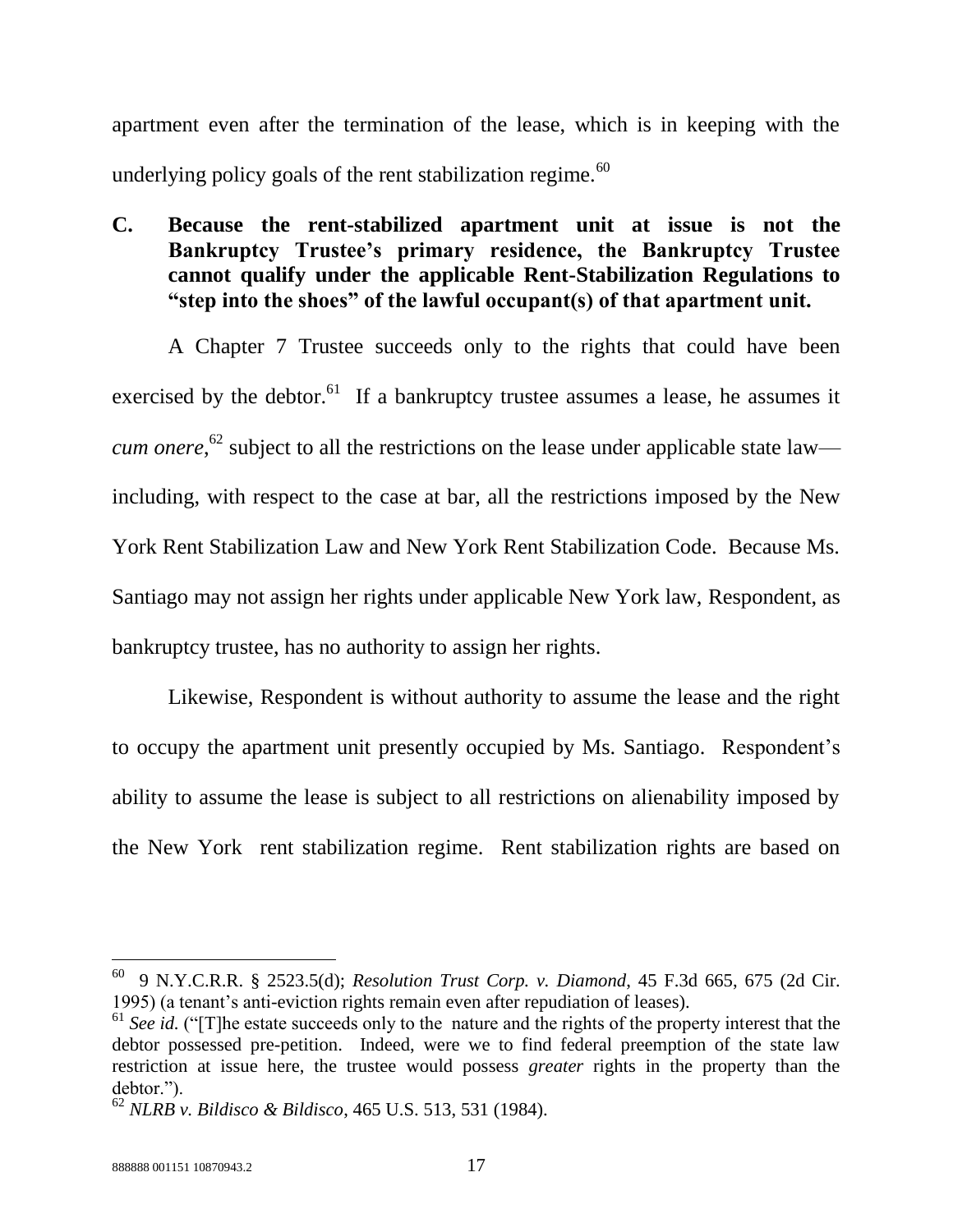<span id="page-23-0"></span>physical occupancy of a rent-stabilized apartment.<sup>63</sup> Respondent does not and cannot occupy the apartment as his primary residence; as a result, Respondent does not and cannot qualify as a rent-stabilized occupant either in his individual capacity or in his capacity as Trustee.<sup>64</sup> The Trustee thus may not assume Ms. Santiago's lease.

## **D. Appellant's occupancy, renewal and succession rights cannot be assigned by Respondent, as such rights are not amenable to assignment under the New York rent stabilization regime.**

Regardless of whether occupancy and renewal rights are property or personal rights, Ms. Santiago may not assign such rights. Under the New York Rent Stabilization Law and New York Rent Stabilization Code, Ms. Santiago has no right to assign the occupancy and renewal rights in exchange for payment.<sup>65</sup>

<sup>63</sup> *See, e.g.*, 9 N.Y.C.R.R. § 2520.6(o) (limiting succession rights to a tenant's co-occupants); *In re Muniz*, 1999 WL 182588, at \*2–\*4 (S.D.N.Y. Mar. 31, 1999) (even after warrant of eviction, rent-controlled or rent-stabilized tenant has the right "incident to his possessory status" to cure arrears and reinstate landlord-tenant relationship); *Aguaiza v. Vantage Props., LLC*, 2009 N.Y. Slip Op. 31144, at 13 (N.Y. Sup. Ct. May 21, 2009) ("[I]n most instances involving the vacancy of a rent regulated apartment and without ever having to sign a vacancy lease, a potential successor tenant's leasehold interest would accrue by virtue of his or her privity of estate grounded on the non-eviction or lease succession provisions of the Rent Stabilization Law and Code.").

<sup>64</sup> *See* authorities cited *supra* note [63.](#page-23-0)

<sup>&</sup>lt;sup>65</sup> A tenant may sublet an apartment for a maximum of two years, and the rent may not exceed the legal maximum. 9 N.Y.C.C.R.  $\S$  2525.6(e)(1). A tenant thus may not permanently transfer her rights, and may not engage in profiteering. A tenant may also assign a lease with the consent of the landlord, but not in exchange for payment. 9 N.Y.C.C.R. § 2525.6(e)(2). In fact, attempting to collect a payment in exchange for the lease would be rent gouging, a crime under New York law. N.Y. Pen. L. §§ 180.54–180.57.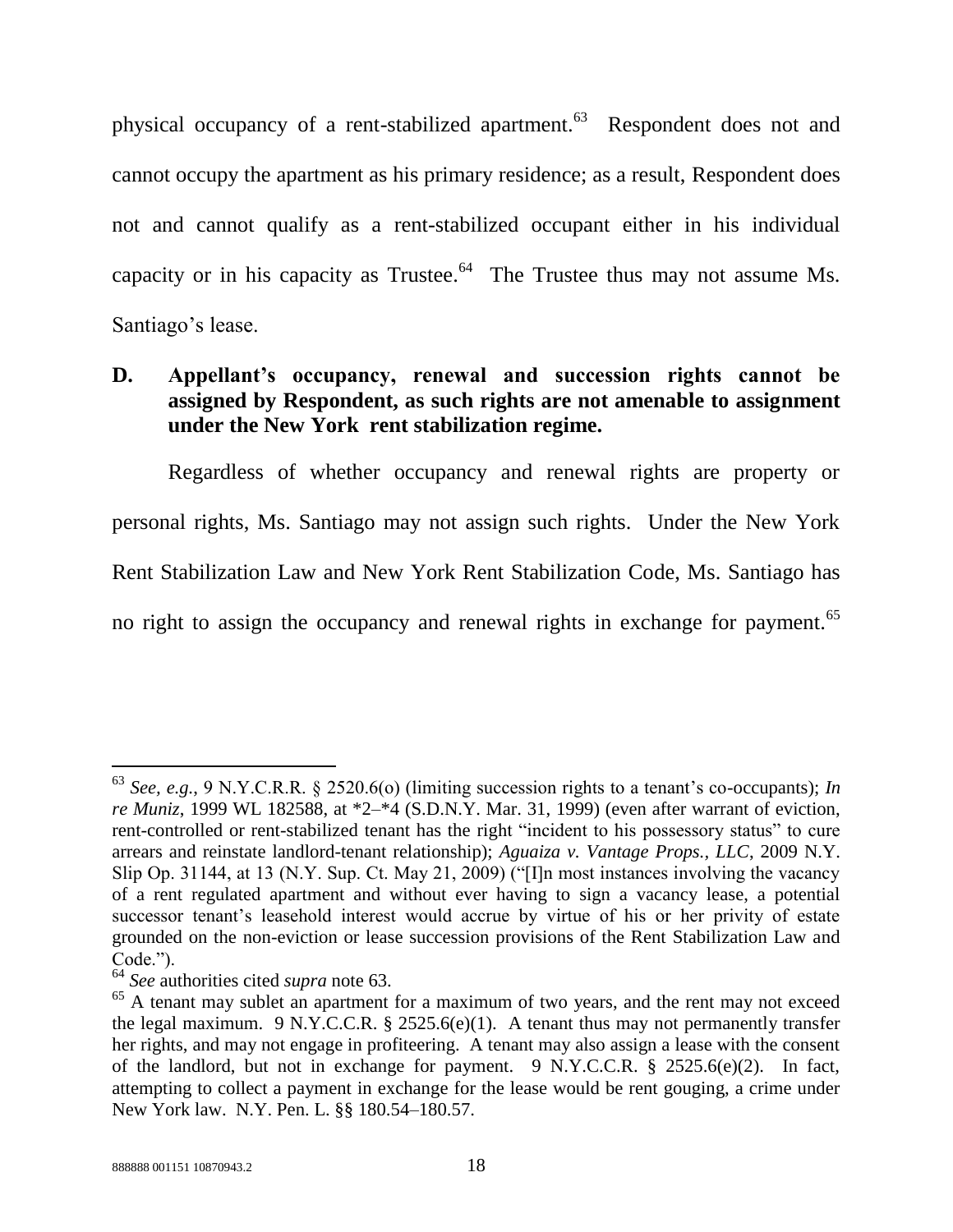The renewal and occupancy rights are generally not assignable.<sup>66</sup> Occupancy and renewal rights under the New York rent stabilization regime are not assignable property rights, although these rights have great practical value to the individuals who live in rent-stabilized apartments, most of whom struggle to pay even belowmarket rents.<sup>67</sup>

A family member who resides with a tenant for at least two years prior to the tenant's death may succeed to the tenant's rights,<sup>68</sup> but the family member's succession rights are based on occupancy, not inheritance.<sup>69</sup> A living tenant does not have the right to assign her lease in exchange for payment or to assign her occupancy and renewal rights. Restrictions on the alienability of property rights are not preempted by the Bankruptcy Code.<sup>70</sup>

<sup>66</sup> *See* N.Y. Real Prop. Law §226-b(1). If the tenant sublets, the renewal and occupancy rights remain with the tenant, not the subtenant. 9 N.Y.C.C.R. § 2525.6(d).

 $67$  For the majority of rent-stabilized tenants, their apartments are not affordable under the United States Department of Housing and Urban Development's benchmark. HUD's benchmark of affordability is a 30% rent-to-income ratio. The median rent-to-income ratio for rent-stabilized tenants is 35.2%. NEW YORK CITY RENT GUIDELINES BOARD, 2012 INCOME AND AFFORDABILITY STUDY 9 (2012).

 $68$  The Rent Stabilization Code limits succession to individuals who share a legal relationship, such as a spouse, parent, child, or stepchild, or an "emotional and financial commitment, and interdependence" with the departed tenant. 9 N.Y.C.R.R. § 2520.6(o).

<sup>69</sup> *See* 9 N.Y.C.R.R. § 2523.5(b)(1) (succession rights depend on co-occupancy with tenant).

<sup>70</sup> *See Integrated Solutions, Inc. v. Serv. Support Specialties, Inc.*, 124 F.3d 487, 495 (3d Cir. 1997) (holding that a debtor-in-possession may not assign prejudgment tort claims in violation of state law, because to allow the transfer would be "tantamount to expanding the pre-petition rights of the debtor in the property of the estate simply because the debtor has commenced bankruptcy proceedings").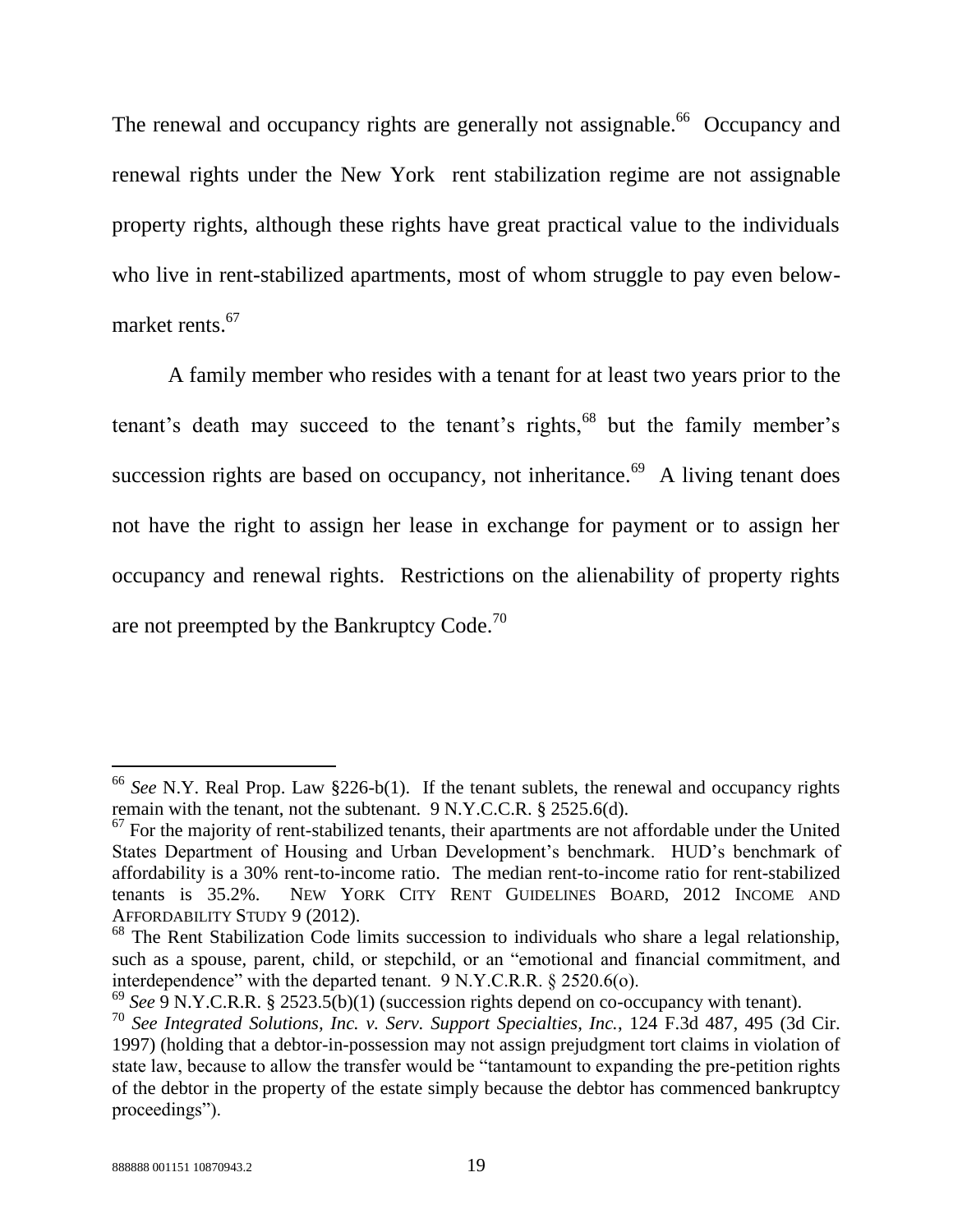**E. The New York rent stabilization regime prohibits a landlord from taking an action to forcibly evict the legal/rightful occupant of a rentstabilized unit or terminate valid succession rights and the courts routinely have thwarted attempts to circumvent the rent stabilization rules and regulations.**

<span id="page-25-0"></span>The Rent Stabilization Code prohibits landlords from coercing a tenant into surrendering an apartment, $^{71}$  and no provision or policy of the Bankruptcy Code allows a trustee to disregard state  $law$ <sup>72</sup> Furthermore, any agreement between a landlord and tenant to cause the surrender of a rent-stabilized apartment is void if the tenant is being displaced under coercion or duress.<sup>73</sup> Although the Rent Stabilization Code allows a tenant, in some instances, to accept a negotiated payment from a landlord in exchange for a settlement of all claims and the surrender of the apartment, such agreements to surrender are enforceable only

<sup>&</sup>lt;sup>71</sup> 9 N.Y.C.R.R. § 2524.1(a) ("As long as the tenant continues to pay the rent to which the owner is entitled, no tenant shall be denied a renewal lease or be removed from any housing accommodation by action to evict or to recover possession, by exclusion from possession, or otherwise, nor shall any person attempt such removal or exclusion from possession, except on one or more of the grounds specified in this Code."); *Reid v. DDEH 103 East 102 LLC*¸ 2008 N.Y. Slip Op. 51798, at \*4 (N.Y. Sup. Ct. Aug. 20, 2008) (holding that tenant's release of rights was invalid where the "deal was non-negotiable and [tenant] had no bargaining power to assert otherwise"); *see Grasso v. Matarazzo*, 180 Misc.2d 686, 688 (N.Y. App. Term 1999) (holding that an out-of-court, coerced surrender agreement "was unenforceable and prohibited under the Rent Control Law"); *Paniccioli v. Div. of Hous. & Cmty. Renewal*, 2007 N.Y. Slip Op. 50528, at \*3 (N.Y. Sup.Ct. Mar. 21, 2007) (tenants may enter into voluntary stipulations in settlement of "a bona fide dispute," but agreements must be made "at arms length").

<sup>&</sup>lt;sup>72</sup> See Midlantic Nat'l Bank v. New Jersey Dep't of Envtl. Prot., 474 U.S. 494, 502, 505 (1986) ("Congress has repeatedly expressed its legislative determination that the trustee is not to have *carte blanche* to ignore nonbankruptcy law. . . . Congress did not intend for the Bankruptcy Code to pre-empt all state laws that otherwise constrain the exercise of a trustee's powers.").

<sup>73</sup> *See* cases cited *supra* note [71.](#page-25-0)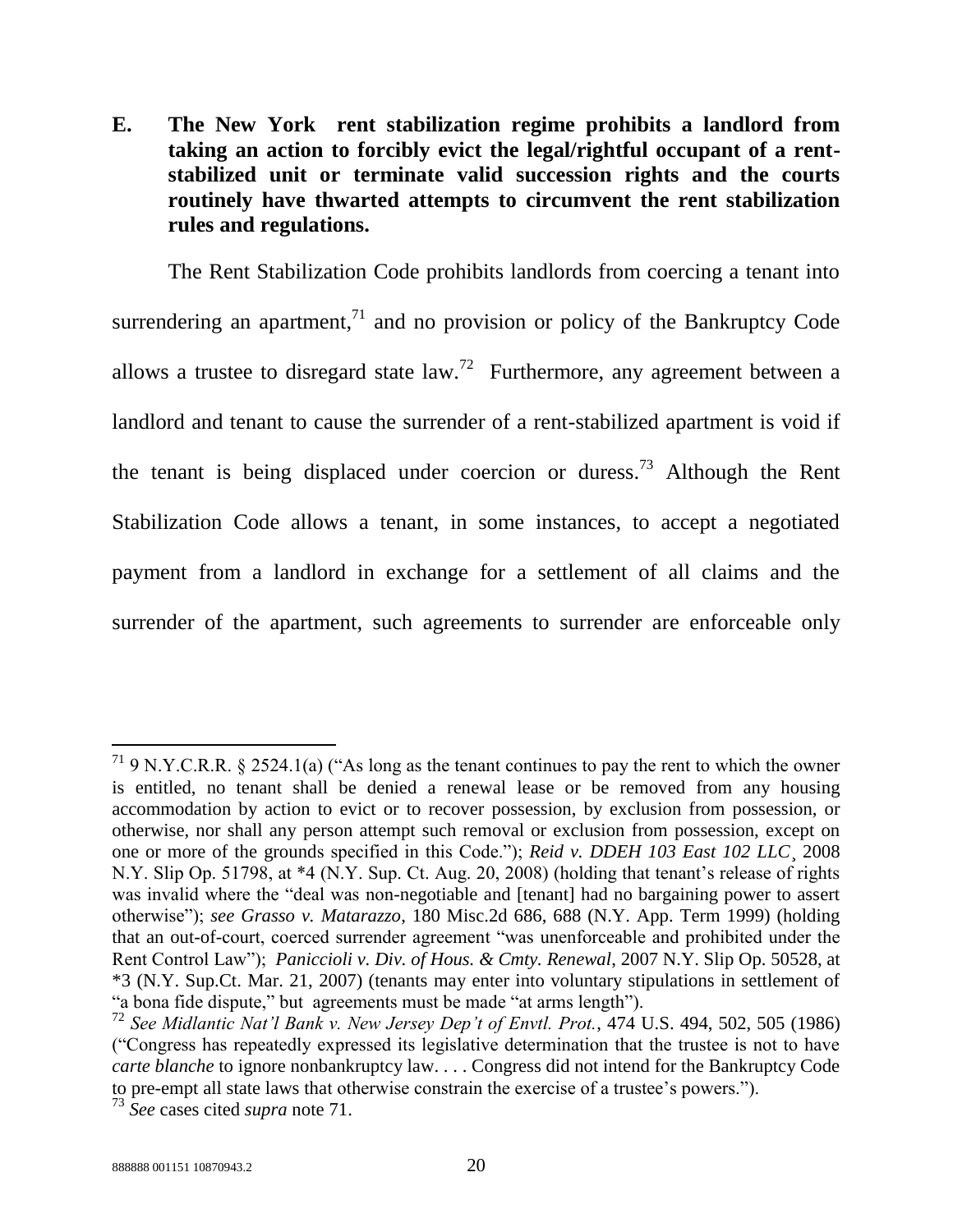when they are fully voluntary.<sup>74</sup> Where there is any indication of bad faith, overreaching on the part of the landlord, coercion, or duress, courts refuse to enforce surrender agreements.<sup>75</sup>

Ms. Santiago is not voluntarily agreeing to surrender her apartment. Her landlord is attempting to force her surrender in violation of the Rent Stabilization  $Code<sup>76</sup>$  Respondent is collaborating with the landlord to unlawfully and coercively evict Ms. Santiago. Respondent is attempting to use a statutory regime intended to protect tenants from eviction to extract value for creditors unavailable outside of bankruptcy.

The Bankruptcy Code does not immunize a trustee's legally wrongful acts, and the courts must not appear to sanction a trustee's participation in an unlawful coerced eviction. Furthermore, allowing Respondent to participate in an unlawful coerced eviction is an abuse of discretion by the lower courts.<sup>77</sup> Even if Respondent and the landlord enter into an agreement to force the surrender of the apartment, such an agreement is void under governing non-bankruptcy law.<sup>78</sup> The landlord and Respondent's proposed transaction would be void outside of bankruptcy. The Bankruptcy Code does not modify the landlord's rights and

<sup>74</sup> *See* cases cited *supra* note [71.](#page-25-0)

<sup>75</sup> *See* cases cited *supra* note [71.](#page-25-0)

<sup>76</sup> *See* cases cited *supra* note [71.](#page-25-0)

<sup>77</sup> *See In re Smith*, 507 F.3d 64, 73 (2d Cir. 2007) (bankruptcy court exceeds its discretion when its decision "cannot be located within the range of permissive decisions").

<sup>78</sup> *See Grasso*, 180 Misc.2d at 688 (coerced surrender agreements are void).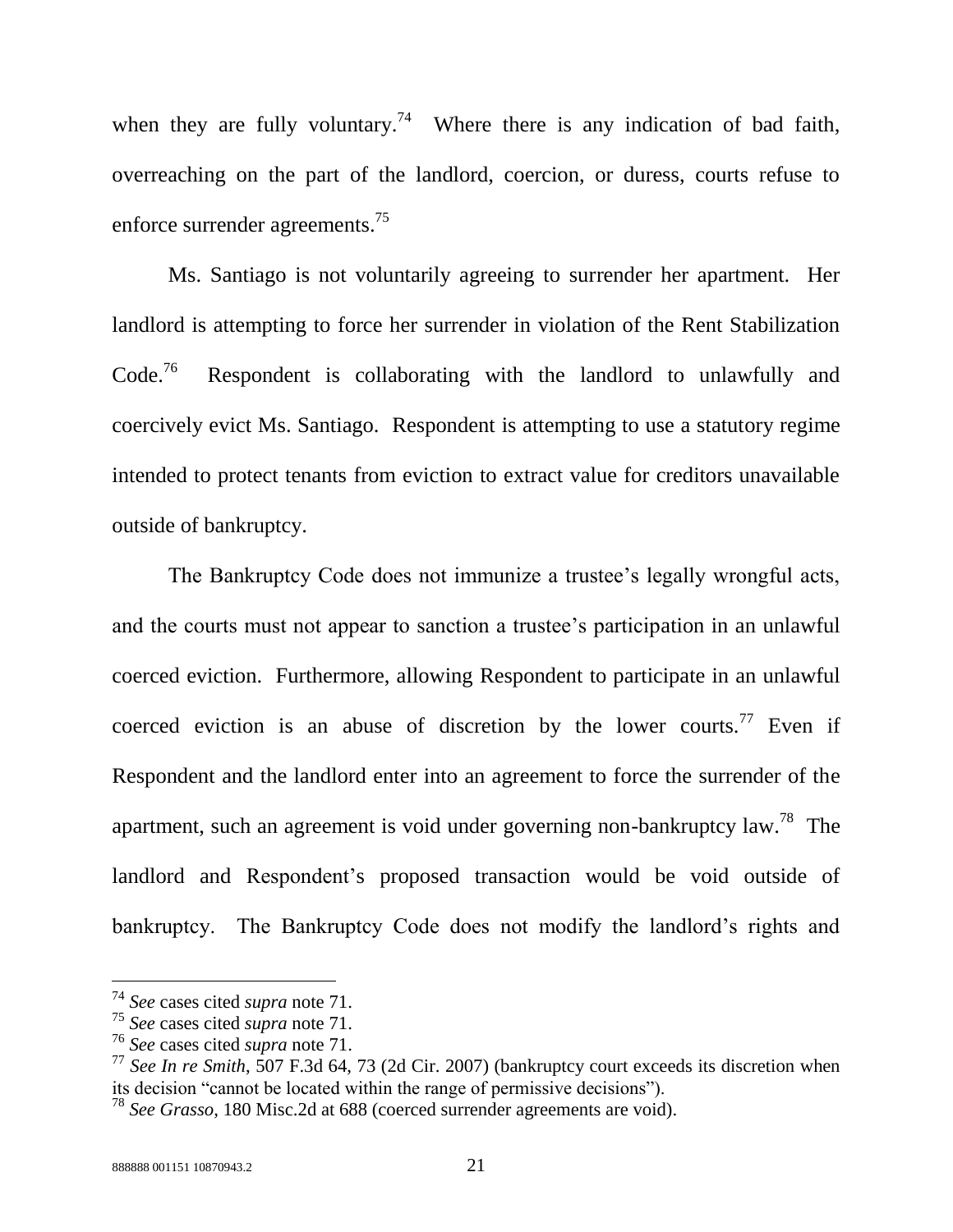<span id="page-27-0"></span>obligations under the Rent Stabilization Law,  $\frac{79}{9}$  and Respondent may not violate non-bankruptcy law.<sup>80</sup> If the Bankruptcy Code is wrongly interpreted to provide an exception to the Rent Stabilization Law's prohibition against forced evictions, Chapter 7 trustees will find themselves selling the occupancy rights of virtually every rent-stabilized Chapter 7 filer to that tenant's landlord. A Chapter 7 trustee must marshal assets for the benefit of the unsecured creditors.<sup>81</sup> If an asset of the estate has value and can be sold, a Chapter 7 trustee must sell it for the benefit of the unsecured creditors. $82$  However, the trustee in Ms. Santiago's case is attempting to monetize a legal interest that is not property of the bankruptcy estate which he has been appointed to administer.

The effect of allowing the proposed transaction in this case, combined with the duties of a Chapter 7 trustee, will lead to the evisceration of tenants' rights in virtually all Chapter 7 cases involving rent-stabilized debtors in New York City. Indeed, if Chapter 7 trustees are permitted to sell or assign occupancy rights,

<sup>79</sup> *See BFP v. Resolution Trust Corp.*, 511 U.S. 531, 544 (1994) ("Federal statutes impinging upon important state interests cannot . . . be construed without regard to the implications of our dual system of government. . . . To displace traditional state regulation in such a manner, the federal statutory purpose must be clear and manifest.") (citations and internal quotation marks removed).

<sup>80</sup> *See Midlantic Nat'l Bank v. New Jersey Dep't of Envtl. Prot.*, 474 U.S. 494, 505 (1986) (requiring trustee to comply with non-bankruptcy law).

 $81$  11 U.S.C. § 704(a)(1) (providing that the Chapter 7 Trustee shall "collect and reduce to money the property of the estate for which such trustee serves, and close such estate as expeditiously as is compatible with the best interest of parties in interest"); *In re Merrill Lynch & Co., Inc. Research Reports Sec. Litig.*, 375 B.R. 719, 727 (S.D.N.Y. 2007) ("Although a Chapter 7 trustee is a fiduciary obligated to treat all parties fairly, *his primary duty is to the estate's unsecured creditors*.") (quoting *In re Balco Equities Ltd.*, 323 B.R. 85, 98 (Bankr. S.D.N.Y. 2005)). <sup>82</sup> *See* authorities cited *supra* note [81.](#page-27-0)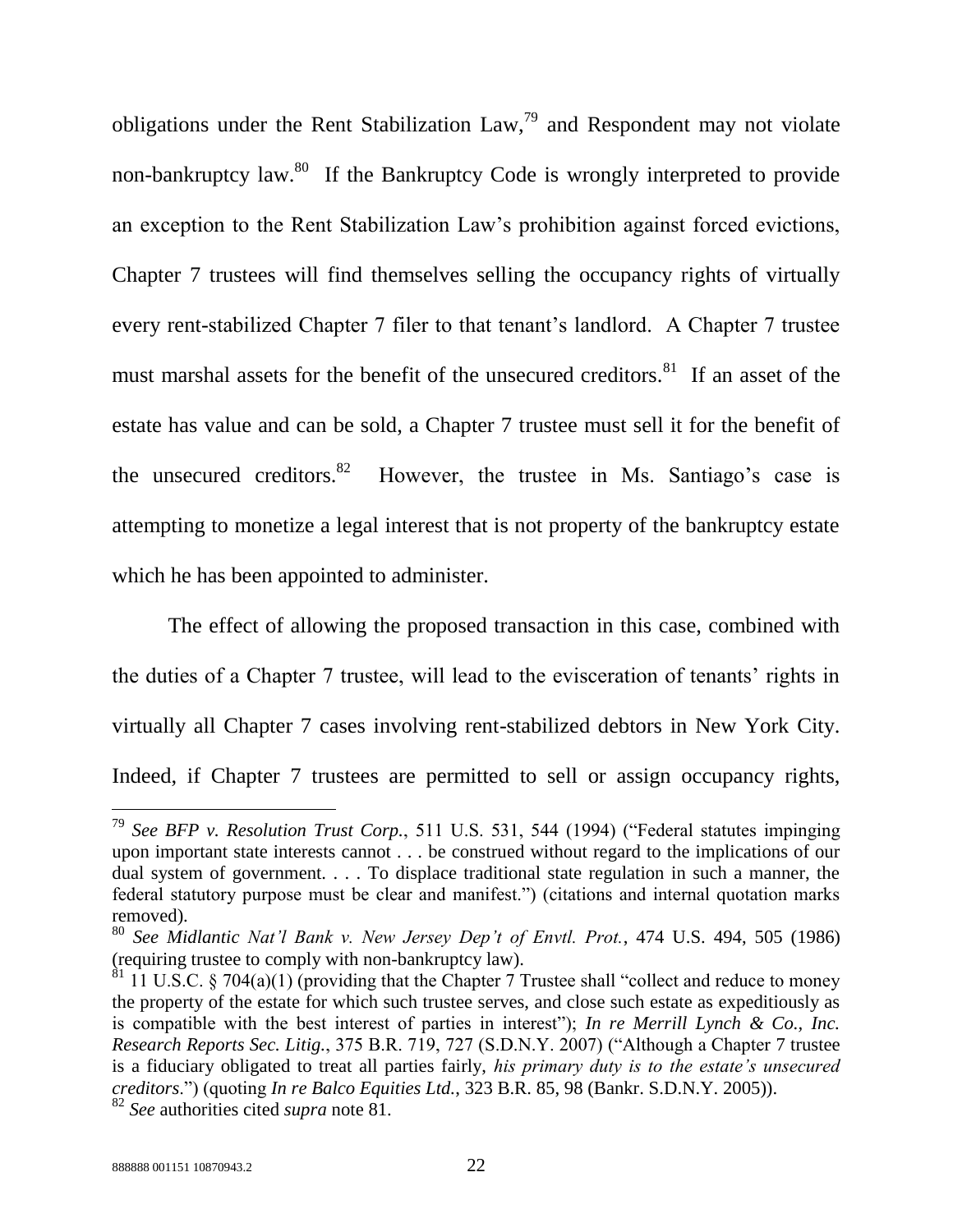landlords will have every incentive to cause the filing of involuntary bankruptcy petitions against tenants for the sole purpose of forcibly evicting them.<sup>83</sup>

Nearly a million New Yorkers who benefit from the rent-stabilization regime may be able to get a discharge,  $84$  but the price will be the loss of their rentstabilized homes, leaving them to find alternative housing "at market," to leave the City, or to become homeless. This result violates both the purposes and the provisions of the New York Rent Stabilization Law and New York Rent Stabilization Code and the purpose and operation of the federal bankruptcy laws. Instead of permitting coercive evictions, the Court should read the Bankruptcy Code and the Rent Stabilization Code in harmony, upholding the protections of both regimes. $85$ 

### **CONCLUSION**

<span id="page-28-0"></span>For the reasons set forth above, the Court should find that when the New York rent stabilization regime provides the lawful occupant(s) of an apartment unit with occupancy, renewal and succession rights, those rights cannot be

<sup>83</sup> *See* 11 U.S.C. § 303 (provides for the filing of an involuntary bankruptcy case against an alleged debtor).

<sup>&</sup>lt;sup>84</sup> MOON WHA LEE, SELECTED INITIAL FINDINGS OF THE 2011 <u>NEW YORK CITY HOUSING AND</u> VACANCY SURVEY 2, 4 (2012) ("[In 2011], there were 987,000 rent-stabilized units (occupied and vacant available), comprising 45 percent of the rental stock in 2011. . . . The vacancy rate for rent-stabilized units as a whole was 2.63 percent in 2011.").

<sup>&</sup>lt;sup>85</sup> See BFP, 511 U.S. at 544 (requiring "clear and manifest" statutory purpose in the Bankruptcy Code to displace state law) (citations and internal quotation marks removed); *Butner v. United States*, 440 U.S. 48, 55 (1979) ("Property interests are created and defined by state law. Unless some federal interest requires a different result, there is no reason why such interests should be analyzed differently simply because an interested party is involved in a bankruptcy proceeding.").